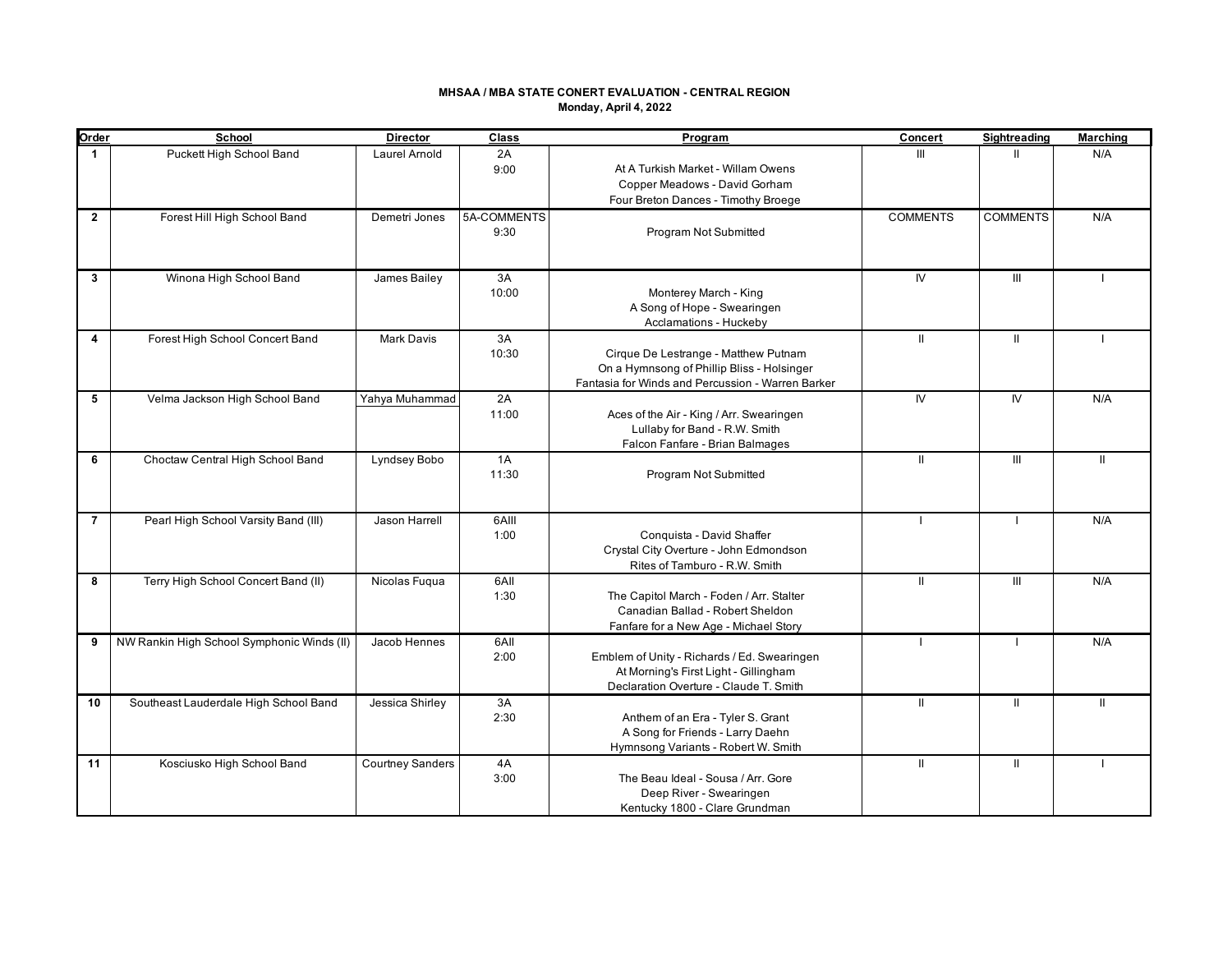| 12 <sup>12</sup> | Pearl High School Concert Band (II)                          | Nicole Allen           | 6AII<br>3:30 | Shimmering Joy - Tyler Grant<br>American Riversongs - Pierre La Plante<br>Fivefold - Michael Oare                                                       |    |   | N/A |
|------------------|--------------------------------------------------------------|------------------------|--------------|---------------------------------------------------------------------------------------------------------------------------------------------------------|----|---|-----|
| 13               | McComb High School Band                                      | <b>Michael Watkins</b> | 4A<br>4:00   | Nobles of the Mystic Shrine - Sousa / Ed. Fennell<br>Invicta - Swearingen<br>Jubilations - Bruce Pearson                                                | Ш  | Ш |     |
| 14               | Newton County High School Band                               | <b>Stacy Sanders</b>   | 4A<br>4:30   | Beyond the Ridge - Chris Ozley<br>A Song of Hope - Swearingen<br>Synergies - Robert Sheldon                                                             |    |   |     |
| 15               | Terry High School Band                                       | Justin Cook            | 6A<br>5:00   | The Chimes of Liberty - E.F. Goldman / Arr. Schissel<br>Greensleeves - Arr. Alfred Reed<br>Elsa's Procession to the Cathedral - Wagner / Trans. Calliet | IV |   |     |
| 16               | Pearl High School Symphonic Band<br><b>SWEEPSTAKES AWARD</b> | Dr. Matt Rowan         | 6A<br>5:30   | Radetzky March - Johann Strauss/Arr. Reed<br>Amazing Grace - Ticheli<br>Metroplex - Sheldon                                                             |    |   |     |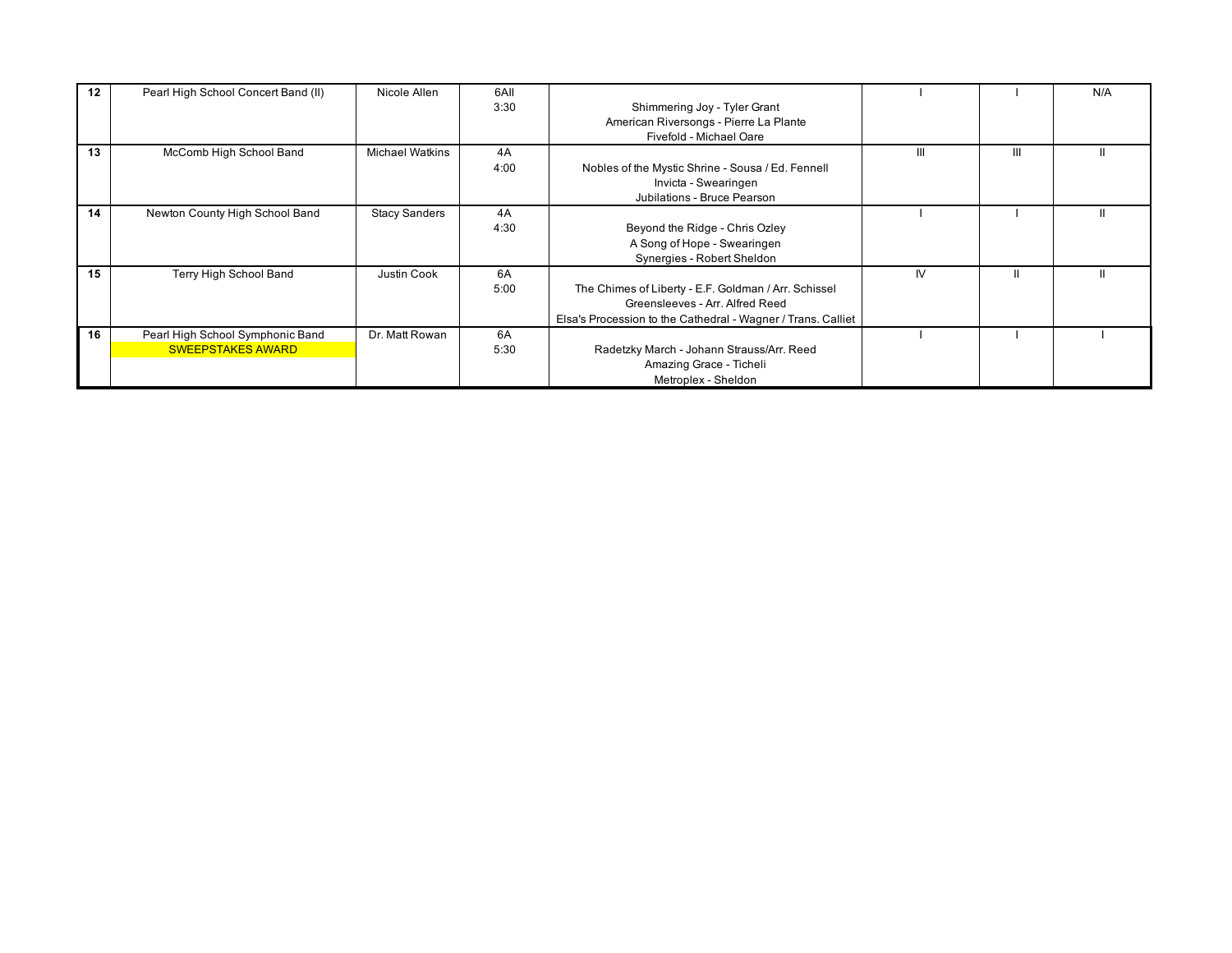## **MHSAA / MBA STATE CONERT EVALUATION - CENTRAL REGION Tuesday, April 5, 2022**

| Order          | School                                                                 | <b>Director</b>                     | Class | Program                                               |                | <b>Concert Sightreading Marching</b> |                |
|----------------|------------------------------------------------------------------------|-------------------------------------|-------|-------------------------------------------------------|----------------|--------------------------------------|----------------|
| 1              | St. Andrews High School Band                                           | Dr. Dennis Cranford                 | 3A    |                                                       | $\mathbf{H}$   |                                      | N/A            |
|                |                                                                        |                                     | 11:30 | March-Chagu-Chagu - Yagisawa                          |                |                                      |                |
|                |                                                                        |                                     |       | Through Courageous Eyes - Balmages                    |                |                                      |                |
|                |                                                                        |                                     |       | Sabbath Song - Dennis Cranford                        |                |                                      |                |
| $\overline{2}$ | Ridgeland High School Symphonic Band                                   | Jill Wallace                        | 5A    |                                                       | -1             |                                      |                |
|                | <b>SWEEPSTAKES AWARD</b>                                               |                                     | 1:00  | Cedar Valley March - Steve Hodges                     |                |                                      |                |
|                |                                                                        |                                     |       | Song for Friends - Daehn                              |                |                                      |                |
|                |                                                                        |                                     |       | Cyclone - Oare                                        |                |                                      |                |
| 3              | Clinton High School Wind Ensemble                                      | <b>Bavin McAdams/Dustin Hazlett</b> | 6A    |                                                       | $\blacksquare$ |                                      |                |
|                | <b>SWEEPSTAKES AWARD</b>                                               |                                     | 1:30  | The Vanished Army - Alford / Ed. Fennell              |                |                                      |                |
|                |                                                                        |                                     |       | Nessun Dorma - Puccini / Van Beringen                 |                |                                      |                |
|                |                                                                        |                                     |       | Vesuvius / Ticheli                                    |                |                                      |                |
| 4              | Quitman High School Symphonic Band                                     | Charlie Sorto                       | 4A    |                                                       | Ш              | $\mathbf{H}$                         |                |
|                |                                                                        |                                     | 2:30  | First We Dream - Morales                              |                |                                      |                |
|                |                                                                        |                                     |       | Rippling Watercolors - Balmages                       |                |                                      |                |
|                |                                                                        |                                     |       | Symbol of Honor March - Hilliard                      |                |                                      |                |
| 5              | Brookhaven High School Symphonic Band                                  | <b>Andrew Bonner</b>                | 5A    |                                                       | -1             |                                      | $\mathbf{H}$   |
|                |                                                                        |                                     | 3:30  | Fairest of the Fair - Sousa / Arr. Brion and Schissel |                |                                      |                |
|                |                                                                        |                                     |       | With Quiet Courage - Daehn                            |                |                                      |                |
|                |                                                                        |                                     |       | On An American Spiritual - Holsinger                  |                |                                      |                |
| 6              | Madison Central High School Concert Band (II)                          | Jennifer Sills                      | 6All  |                                                       | $\mathbf{I}$   | $\overline{1}$                       | N/A            |
|                |                                                                        |                                     | 4:00  | Noble Men - Foster                                    |                |                                      |                |
|                |                                                                        |                                     |       | South Shore Soliliquy - Sheldon                       |                |                                      |                |
|                |                                                                        |                                     |       | Encanto - RW Smith                                    |                |                                      |                |
| 7              |                                                                        | <b>Matt McDonald</b>                | 6A    |                                                       | $\mathbf{I}$   | $\blacksquare$                       | $\blacksquare$ |
|                | Northwest Rankin High School Wind Ensemble<br><b>SWEEPSTAKES AWARD</b> |                                     | 4:30  | His Honor - Fillmore                                  |                |                                      |                |
|                |                                                                        |                                     |       |                                                       |                |                                      |                |
|                |                                                                        |                                     |       | Second Suite in F for Military Band - Holst           |                |                                      |                |
|                |                                                                        |                                     |       | With Heart and Voice - Gillingham                     |                |                                      |                |
| 8              | Madison Central High School Symphonic Band                             | <b>Chuck Reynolds</b>               | 6A    |                                                       |                |                                      |                |
|                | <b>SWEEPSTAKES AWARD</b>                                               |                                     | 5:00  | The Sinfonians - Clifton Williams                     |                |                                      |                |
|                |                                                                        |                                     |       | Nimrod - Elgar / Trans. Patterson                     |                |                                      |                |
|                |                                                                        |                                     |       | William Schuman                                       |                |                                      |                |
| 9              | Ridgeland High School Concert Band (II)                                | Tony Morgan                         | 5All  |                                                       | $\mathbf{H}$   | - I                                  | N/A            |
|                |                                                                        |                                     | 5:30  | Brighton Beach - Latham                               |                |                                      |                |
|                |                                                                        |                                     |       | At Morning's First Light - Gillingham                 |                |                                      |                |
|                |                                                                        |                                     |       | Where Falcons Soar - Earl                             |                |                                      |                |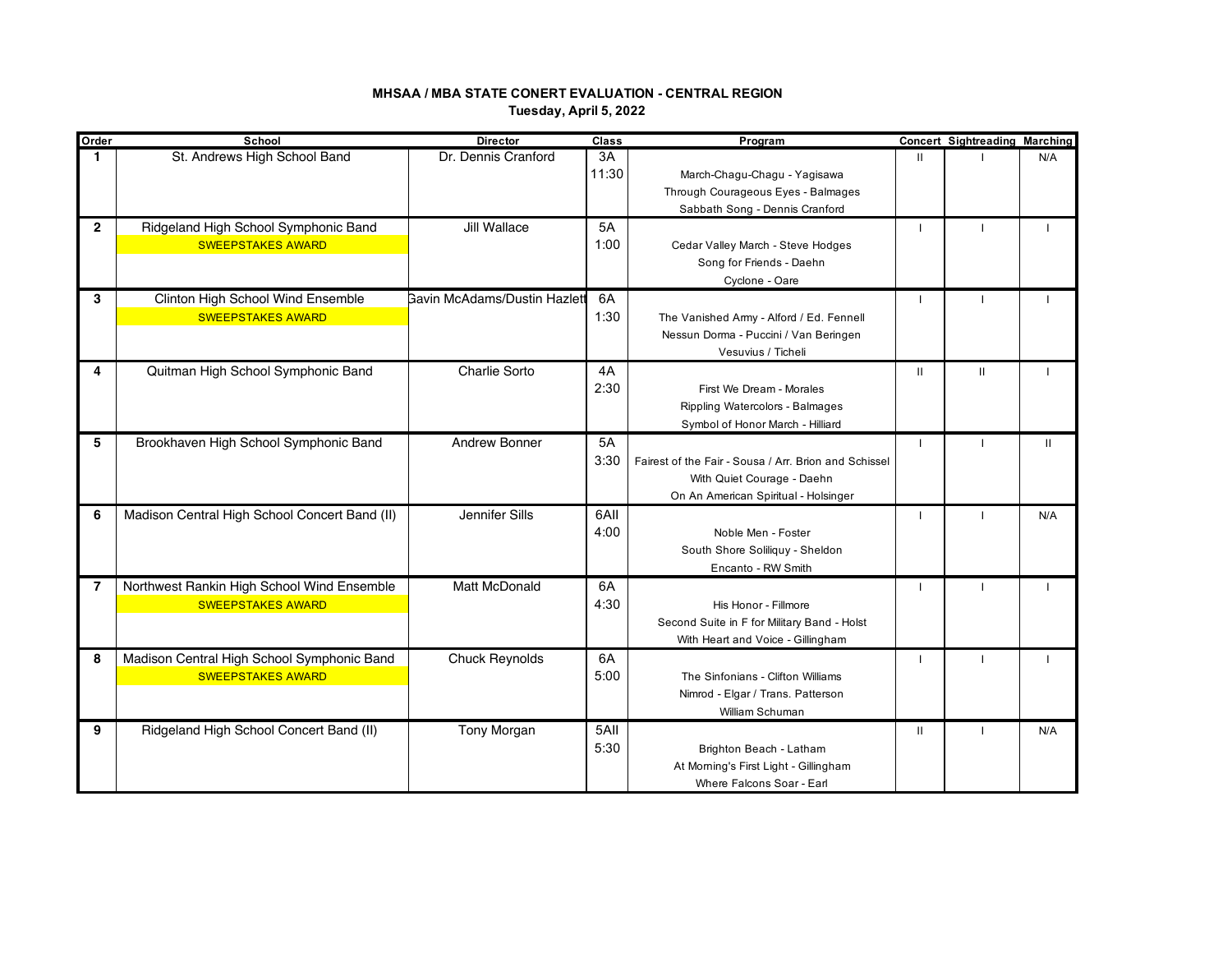## **MHSAA / MBA STATE CONERT EVALUATION - CENTRAL REGION Wednesday, April 6, 2022**

| Order          | School                                  | <b>Director</b>        | Class                    | Program                                                                                                                              | Concert        | <b>Sightreading Marching</b> |              |
|----------------|-----------------------------------------|------------------------|--------------------------|--------------------------------------------------------------------------------------------------------------------------------------|----------------|------------------------------|--------------|
|                | McLaurin High School Band               | Jennifer Griffin       | 3A<br>8:30               | Fanfare for Our Time - Tyler Grant<br>Ye Banks and Braes O Bonnie Doon - Grainger / Arr. Sweeney<br>Crusade - Gassi                  | III            | $\mathbf{H}$                 | ш            |
| $\overline{2}$ | Brandon High School Band                | <b>Mark Edwards</b>    | 6A<br>9:00               | Emblem of Unity - Richards / Swearingen<br>Ye Banks and Braes O Bonnie Doon - Grainger<br>Beyond the Breaking Tides - Christian Earl | $\mathbf{II}$  | $\mathbf{I}$                 |              |
| 3              | Sebastopol High School Band             | Anna Girling           | 1A<br>9:30               | Excelsior! - William Owens<br>Celtic Air and Dance - Sweeney<br>Antagonist - Clark                                                   | $\mathbf{III}$ | $\mathbf{H}$                 | $\mathbf{H}$ |
| 4              | Florence High School Wind Ensemble      | <b>Beau Robinson</b>   | $5\overline{A}$<br>10:00 | The Trombone King - King / Ed. Paynter<br>With Quiet Courage - Daehn<br>Ghost Fleet - Sheldon                                        | III            | $\mathbf{III}$               |              |
| 5              | Murrah High School Band                 | <b>Brian Jefferson</b> | 6A<br>10:30              | Bay Shore Park - Compello<br>Whispers From Beyond - Galante<br>Folk Dances - Shostakovich                                            | III            | $\mathbf{II}$                | $\mathbf{H}$ |
| 6              | Germantown Middle School Advanced Band  | Jim Peacock            | <b>MS</b><br>11:00       | High School Cadets - Sousa / Arr. Byrne<br>A Shaker Gift Song - Ticheli<br>Courtly Airs and Dances Mvt. 1, 4, 5, 6 - Ron Nelson      | $\mathbf{I}$   | $\mathbf{I}$                 | N/A          |
| $\overline{7}$ | Union High School Band                  | Katie DeVenney         | 3A<br>11:30              | Spania - Shaffer<br>A Song of Hope - Swearingen<br>Stone Mountain Fantasy - Huckeby                                                  | $\mathbf{II}$  |                              |              |
| 8              | Mize Attendance Center High School Band | Zach Langley           | 2A<br>1:00               | Free Spirit Overture - Williams / Clark<br>The Led My Lord Away - Gordon / Arr. Allen<br>Gadget - Randall Standridge                 | $\mathbf{II}$  |                              | $\mathbf{H}$ |
| 9              | NE Jones High School Wind Ensemble      | Suzi Phillips          | 4A<br>1:30               | Cradle of Liberty - Hayes / Lafferty<br>Simple Faith - Kirkpatrick / Standridge<br>Encanto - Robert W Smith                          | $\mathbf{II}$  | $\mathbf{II}$                |              |
| 10             | West Lauderdale High School Band        | Kristopher Grant       | 4A<br>2:00               | Manhattan Beach - Sousa / Ed. Fennell<br>Shenandoah - Ticheli<br>In Flight - Hazo                                                    | Ш              | $\mathbf{H}$                 |              |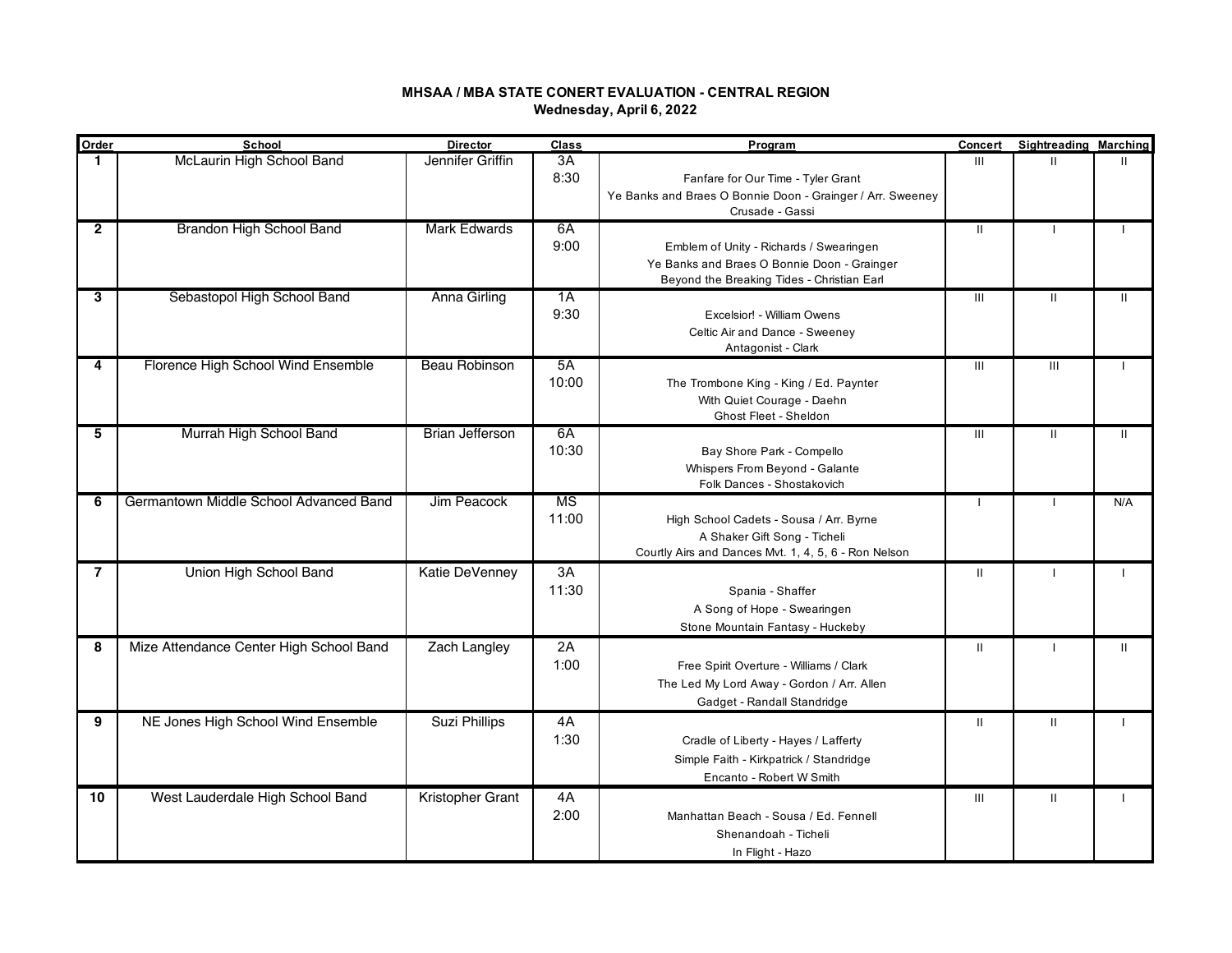| 11 | Magee High School Band                   | Pierson Gilreath            | 3A<br>2:30   | Bonds of Unity - King / Arr. Swearingen<br>Psalm 42 - Hazo<br>Escape from the Deep - Balmages                                      | IV             | IV             | $\mathbf{H}$ |
|----|------------------------------------------|-----------------------------|--------------|------------------------------------------------------------------------------------------------------------------------------------|----------------|----------------|--------------|
| 12 | Jim Hill High School Band                | Christopher Little          | 5A<br>3:00   | Amparito Roca - Texidor / Arr. Fagan<br>Australian Up-Country Tune - Grainger<br>Allegro Barbaro - Bartok / Arr. Wallace           | $\mathbf{I}$   |                | <b>DNP</b>   |
| 13 | Franklin Co. High School Band            | <b>Blake Phillips</b>       | 3A<br>3:30   | New Horizons - Owens<br>A Song of Hope - Swearingen<br>Encanto - Robert W Smith                                                    | Ш              | Ш              | Ш.           |
| 14 | J.Z. George High School Band             | <b>Justin Parks</b>         | 3A<br>4:00   | Scorpion - Saucedo<br>Down to the River - Sweeney<br>Imperium - Sweeney                                                            | $\mathbf{III}$ | $\mathbf{III}$ | $\mathbf{H}$ |
| 15 | Louisville High School Band              | Tommie Lee Dorris           | 4A<br>4:30   | Winchester March - Edmondson<br>A Song of Hope - Swearingen<br>Joyant Overture - Elliot Del Borgo                                  | $\mathbf{III}$ | IV             | III          |
| 16 | Mendenhall High School Band              | Mark Hudson                 | 4A<br>5:00   | Pinnacle - Rob Grice<br>A Song of Hope - Swearingen<br>Olympus - Rob Romeyn                                                        |                | III            |              |
| 17 | Germantown High School Concert Band (II) | <b>Allison Taylor-Craft</b> | 6All<br>5:30 | El Relicario - Padilla / Arr. Longfield<br>Fantasy on a Theme by Samuel Barber - Barber / Saucedo<br>Fall River Overture - Sheldon |                |                | N/A          |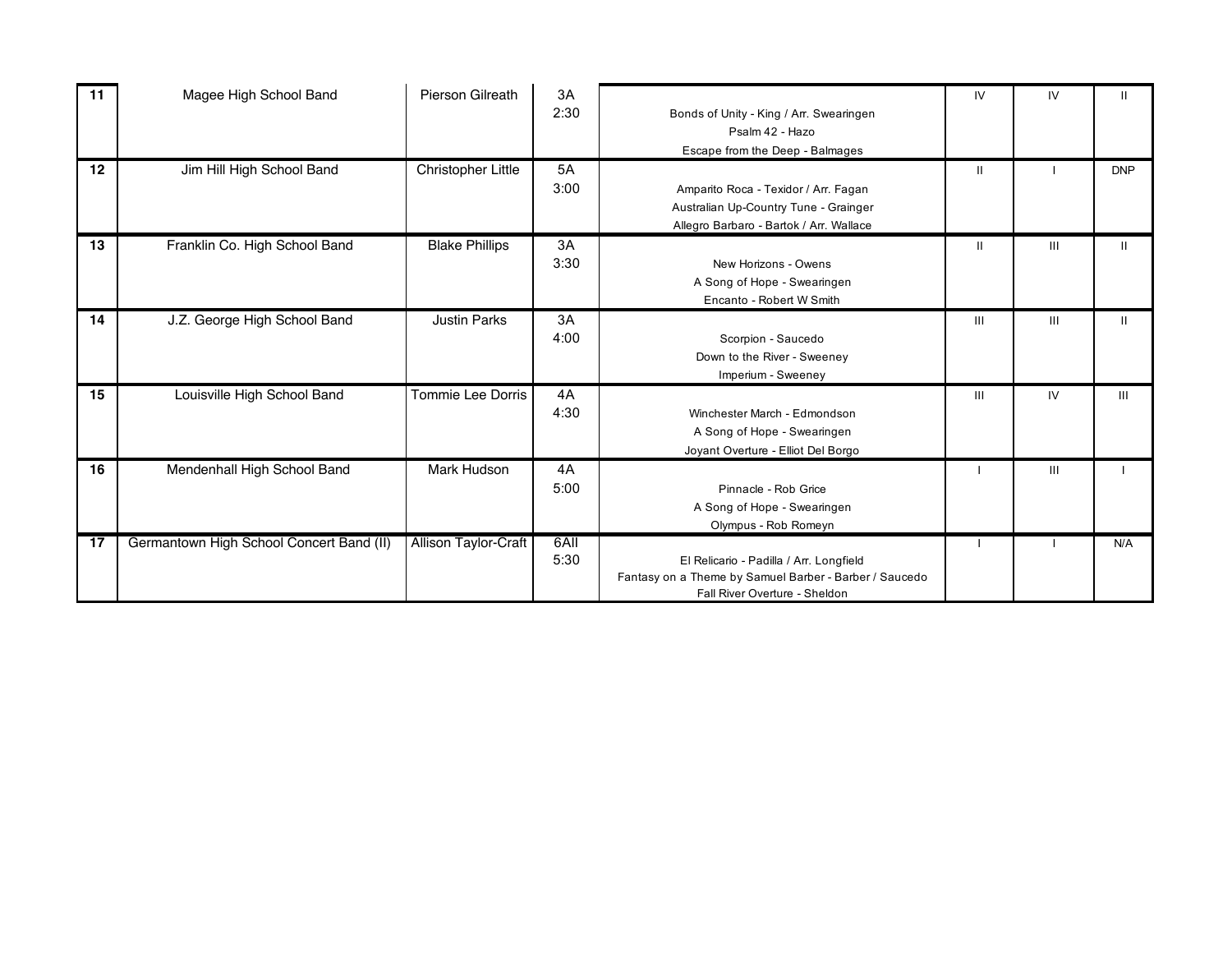### **MHSAA / MBA STATE CONERT EVALUATION - CENTRAL REGION Thursday, April 7, 2022**

| Order          | School                                        | <b>Director</b>                                                                 | Class        | Program                                                                                                                |                | <b>Concert Sightreading</b> | <b>Marching</b> |
|----------------|-----------------------------------------------|---------------------------------------------------------------------------------|--------------|------------------------------------------------------------------------------------------------------------------------|----------------|-----------------------------|-----------------|
|                | Crystal Springs High School Band              | Henry Johnson                                                                   | 3A<br>9:00   | Knox Bridge Jubliee - Stalter<br>A Song of Hope - Swearingen<br>Above the World - Grice                                | Ш              |                             |                 |
| $\overline{2}$ | Wesson High School Band                       | Duval Salvant                                                                   | 3A<br>9:30   | Military Escort - Bennett / Arr. Swearingen<br>Swamp Rabbit Stomp - Sweeney<br>Kirkpatrick Fanfare - Andrew Boysen Jr. | Ш              | Ш                           |                 |
| 3              | Richland High School Band                     | Jordan Salvant                                                                  | 4A<br>10:00  | The Avenger March - King / Arr. Milford<br>Nevermore - Balmages<br>Two British Folk Songs - Del Borgo                  | $\mathbf{III}$ |                             |                 |
| 4              | Raymond High School Band                      | Anthony Wilson                                                                  | 4A<br>10:30  | Military Escort - Bennett / Arr. Swearingen<br>They Led My Lord Away - Godon / Allen<br>Celbrata - Huckeby             | $\mathbf{III}$ | Ш                           | Ш               |
| 5              | Wayne Co. High School Band                    | Lizzy Long<br><b>Austin White</b><br><b>Anthony Luker</b><br><b>Brian Evans</b> | 5A<br>11:00  | March On - Booker<br>Cumberland Cross - Strommen<br>Fivefold - Oare                                                    | $\mathbf{H}$   | Ш                           | Ш               |
| 6              | Choctaw County High School Band               | <b>Bruce Dobbs</b>                                                              | 2A<br>11:30  | Amparito Roca - Texidor / Arr. Winter<br>Te Deum - Gounod / Conley<br>Little Suite for Band - Grundman                 |                |                             | Ш               |
| $\overline{7}$ | Neshoba Central High School Concert Band (II) | Ashley Wade                                                                     | 5All<br>1:00 | Tall Cedars - Osterling<br>Queenwood Overture - McGinty<br>Fire Dance - Shaffer                                        |                |                             | N/A             |
| 8              | Taylorsville High School Band                 | <b>Lindsey Langley</b>                                                          | 1A<br>1:30   | Saratoga March - Holland<br>Character - Clark<br>Starship - O'Reilly                                                   | III            | Ш                           | Comments        |
| 9              | Loyd Star High School Band                    | Mark Dickerson                                                                  | 2A<br>2:00   | Into the Clouds - Saucedo<br>A Song for Friends - Daehn<br>Pinnacle - Grice                                            | Ш              | Ш                           | Ш               |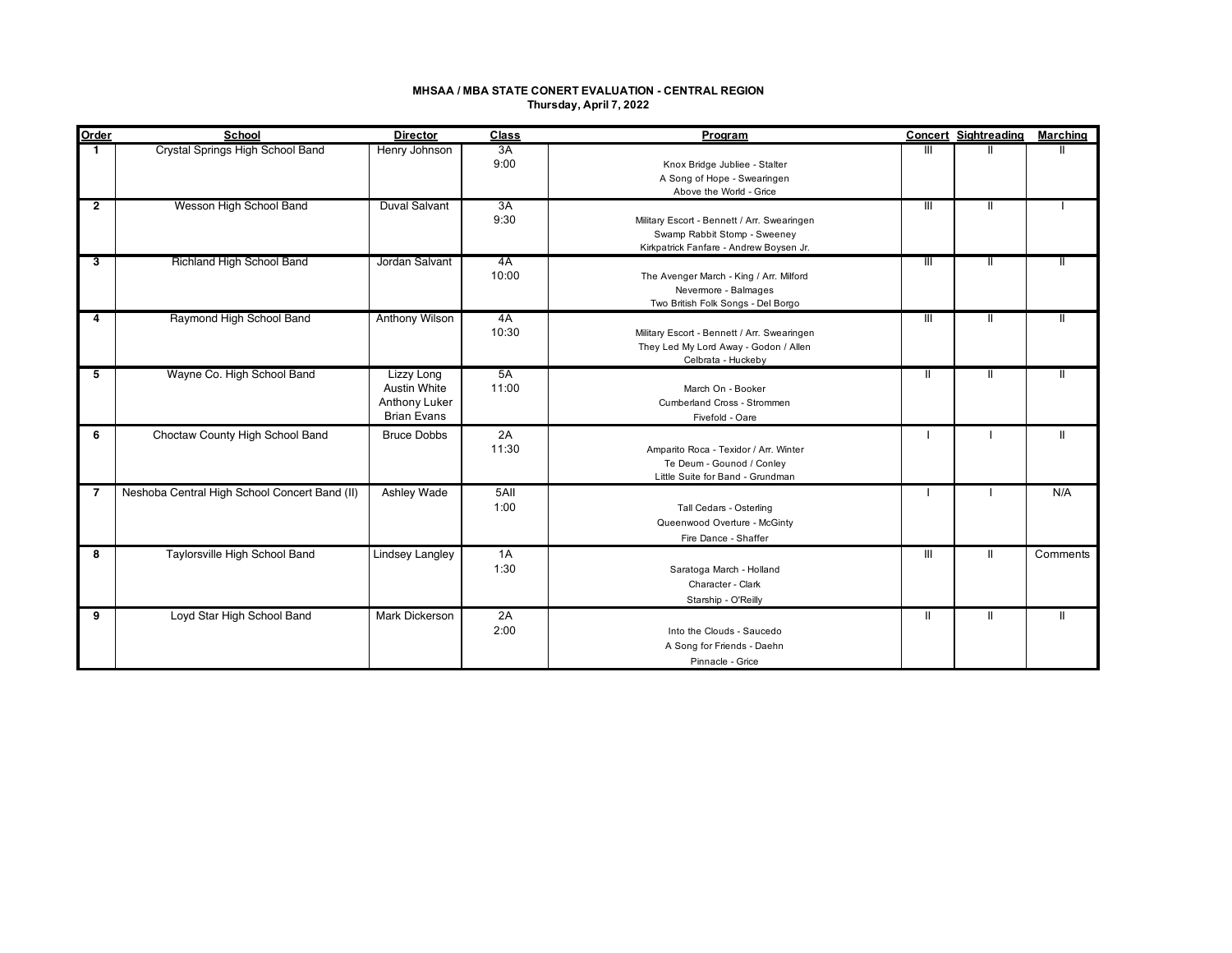| 10 | Pelahatchie High School Band                                           | Jack Smith            | 2A<br>2:30 | Allied Honor - King / Swearingen<br>Childhood Hymn - Holsinger<br>Kentucky 1800 - Gurndman / Arr. Longfield                                                      | IV. | Ш | $\mathbf{I}$ |
|----|------------------------------------------------------------------------|-----------------------|------------|------------------------------------------------------------------------------------------------------------------------------------------------------------------|-----|---|--------------|
| 11 | Stringer High School Band<br><b>SWEEPSTAKES AWARD</b>                  | Joseph Sanchez        | 2A<br>3:00 | His Honor - Fillmore / Arr. Clark<br>Down by the Salley Gardens - Arr. Sweeney<br>Rites of Tamburo - Robert W. Smith                                             |     |   |              |
| 12 | Sumrall High School Concert Band<br><b>SWEEPSTAKES AWARD</b>           | <b>William Garner</b> | 4A<br>3:30 | Arch of Triumph - Vinson<br>Unsinkable Farewell - McInnish<br>Parade of the Wooden Warriors - Adam Gorb                                                          |     |   |              |
| 13 | Cleveland Central High School Band                                     | <b>Marcus Lewis</b>   | 4A<br>4:00 | Flight of the Thunderbird - Saucedo<br>Chant and Savage Dance - Balmages<br>Into the Storm - Robert W. Smith                                                     | Ш   |   |              |
| 14 | Lawrence County High School Band                                       | Mark Guion            | 4A<br>4:30 | Galop - Gilroy<br>Come Thou Fount of Every Blessing - Standridge<br>A Thousand Hills Overture - Claude T. Smith                                                  | Ш   | Ш | $\mathbf{H}$ |
| 15 | Neshoba Central High School Symphonic Band<br><b>SWEEPSTAKES AWARD</b> | Daniel Wade           | 5A<br>5:00 | The Liberty Bell - Sousa<br>When the Stars Began to Fall - Fred Allen<br>Allegro Barbaro - Bartok / Arr. Wallace                                                 |     |   |              |
| 16 | Germantown High School Symphonic Band<br><b>SWEEPSTAKES AWARD</b>      | Justin Harvison       | 6A<br>5:30 | Savannah River Holiday - Ron Nelson<br>Lincolnshire Posy - Granger / ed. Fennell<br>Profanation from Symphony No. 1 "Jeremiah" - Bernstein / Trans. Bencriscutto |     |   |              |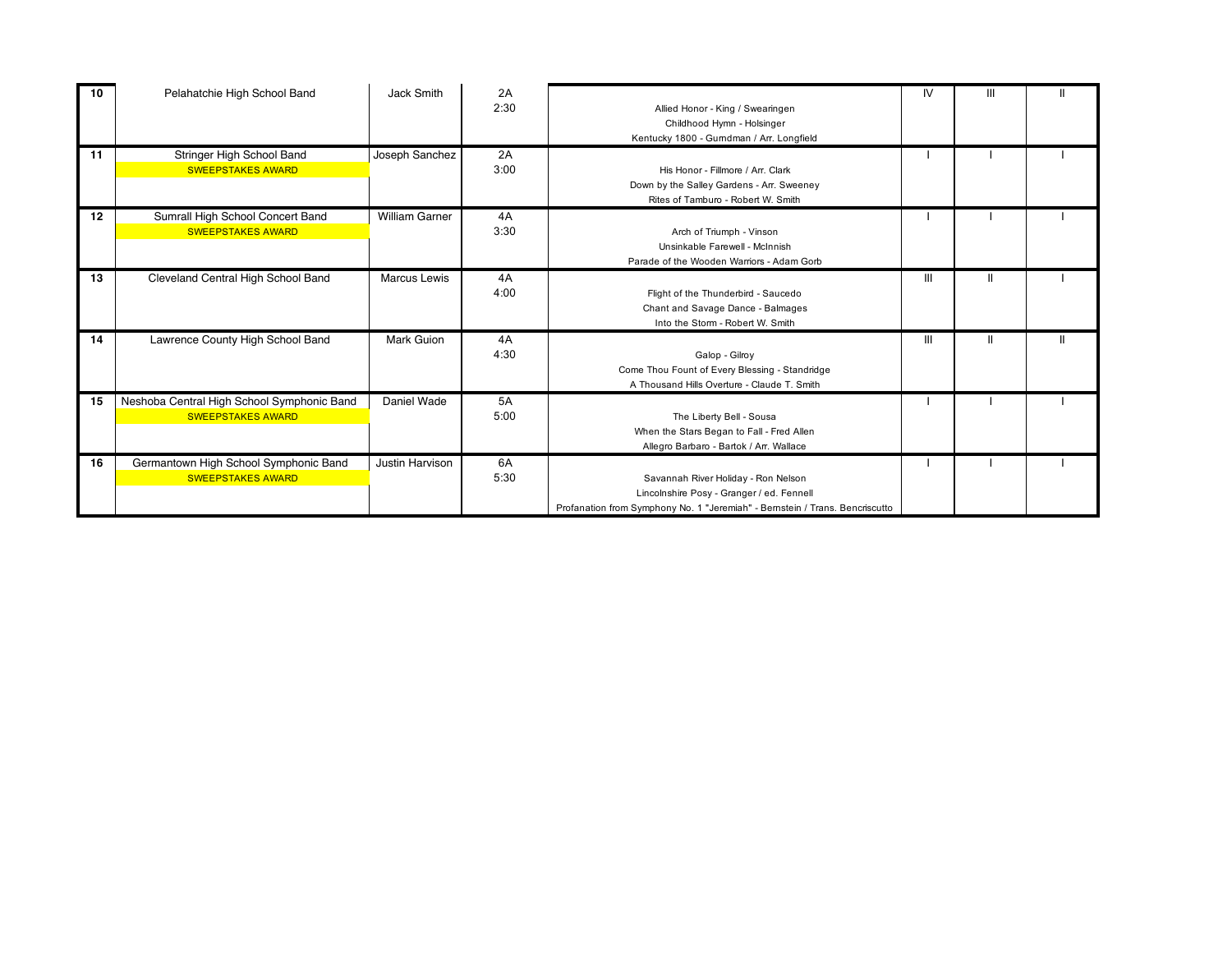## **MHSAA / MBA STATE CONERT EVALUATION - CENTRAL REGION Friday, April 8, 2022**

| Order          | School                                         | Director                            | Class | Program                                               | Concert        | Sightreading             | <b>Marching</b> |
|----------------|------------------------------------------------|-------------------------------------|-------|-------------------------------------------------------|----------------|--------------------------|-----------------|
| $\mathbf{1}$   | Purvis High School Band                        | <b>Wade Bouchard</b>                | 4A    |                                                       |                |                          | <b>DNP</b>      |
|                |                                                |                                     | 9:00  | New Era Fanfare - Standridge                          |                |                          |                 |
|                |                                                |                                     |       | A Song of Hope - Swearingen                           |                |                          |                 |
|                |                                                |                                     |       | Escape from the Deep - Balmages                       |                |                          |                 |
| $\overline{2}$ | Warren Central High School Wind Ensemble       | Jace McMullin                       | 6A    |                                                       | $\mathbf{II}$  |                          |                 |
|                |                                                |                                     | 9:30  | Children of the Shrine - Swearingen                   |                |                          |                 |
|                |                                                |                                     |       | Walls of Zion - Greg Danner                           |                |                          |                 |
|                |                                                |                                     |       | Raging Machines - Balmages                            |                |                          |                 |
| 3              | Warren Central High School Symphonic Band (II) | Kevin Mullen                        | 6AII  |                                                       |                | $\mathbf{H}$             |                 |
|                |                                                |                                     | 10:00 |                                                       | $\mathbf{II}$  |                          | N/A             |
|                |                                                |                                     |       | Fanfare and Flourishes "2" - Curnow                   |                |                          |                 |
|                |                                                |                                     |       | Silhouette of a Dream - Saucedo                       |                |                          |                 |
|                |                                                |                                     |       | Encanto - RW Smith                                    |                |                          |                 |
| 4              | Laurel High School Symphonic Band              | Tamiko Bridges                      | 5A    |                                                       | $\mathbf{II}$  | $\mathbf{I}$             |                 |
|                |                                                |                                     | 10:30 | In Storm and Sunshine - Arr. Jonathan Nelson          |                |                          |                 |
|                |                                                |                                     |       | They Led My Lord Away - Arr. Fred Allen               |                |                          |                 |
|                |                                                |                                     |       | Two British Folk Songs - Elliot Del Borgo             |                |                          |                 |
| 5              | Eupora High School Band                        | <b>Chad Hawkins</b>                 | 2A    |                                                       | $\mathbf{II}$  |                          |                 |
|                |                                                |                                     | 11:00 | Hosts of Freedom - King / Arr. Paynter                |                |                          |                 |
|                |                                                |                                     |       | Salvation is Created - Tchesnokoff / Arr. Houseknecht |                |                          |                 |
|                |                                                |                                     |       | Westward Expedition - Dave Black                      |                |                          |                 |
| 6              | Aberdeen High School Symphonic Band            | <b>Tim Matlock</b>                  | 3AII  |                                                       | $\mathbf{II}$  | $\overline{\phantom{a}}$ | $\mathbf{II}$   |
|                |                                                |                                     | 11:30 | Fotius - Romeyn                                       |                |                          |                 |
|                |                                                |                                     |       | A Song of Hope - Swearingen                           |                |                          |                 |
|                |                                                |                                     |       | Among the Clouds - Balmages                           |                |                          |                 |
| $\overline{7}$ | Tupelo Middle School Gold Band                 | Dustin Thrasher and Chritopher Knox | MS    |                                                       | $\blacksquare$ |                          | N/A             |
|                |                                                |                                     | 1:00  | Into the Clouds - Saucedo                             |                |                          |                 |
|                |                                                |                                     |       |                                                       |                |                          |                 |
|                |                                                |                                     |       | Psalm 42 - Hazo                                       |                |                          |                 |
|                |                                                |                                     |       | Counterbalance - Stalter                              |                |                          |                 |
| 8              | Senatobia High School Wind Ensemble            | <b>Thaddeus Moss</b>                | 4A    |                                                       | п              |                          |                 |
|                | <b>SWEEPSTAKES AWARD</b>                       |                                     | 1:30  | Americans We - Fillmore / Ed. Foster                  |                |                          |                 |
|                |                                                |                                     |       | Psalm 42 - Hazo                                       |                |                          |                 |
|                |                                                |                                     |       | On An American Spiritual - Holsinger                  |                |                          |                 |
| 9              | Hernando Winds                                 | Len Killough                        | 6A    |                                                       | $\blacksquare$ |                          |                 |
|                | <b>SWEEPSTAKES AWARD</b>                       |                                     | 2:00  | Shepherd's Hey - Grainger / Ed. Clark                 |                |                          |                 |
|                |                                                |                                     |       | Lux Perpetua - Ticheli                                |                |                          |                 |
|                |                                                |                                     |       | Inglesina - Cese / Arr. Bourgeois                     |                |                          |                 |
| 10             | Lewisburg High School Wind Ensemble            | Kim Pickering                       | 6A    |                                                       | $\mathbf{II}$  |                          |                 |
|                |                                                |                                     | 2:30  | Barnum and Bailey's Favorite / King - Arr. Bainum     |                |                          |                 |
|                |                                                |                                     |       | Perthshire Majesty - Hazo                             |                |                          |                 |
|                |                                                |                                     |       | The Hounds of Spring - Alfred Reed                    |                |                          |                 |
| 11             | Olive Branch High School Symphonic Band (II)   | <b>William Roberts</b>              | 6All  |                                                       | $\mathbf{II}$  |                          | N/A             |
|                |                                                |                                     | 3:00  | Yankee Fanfare - Travis J. Weller                     |                |                          |                 |
|                |                                                |                                     |       | Too Beautiful for Words - Rob Grice                   |                |                          |                 |
|                |                                                |                                     |       |                                                       |                |                          |                 |
|                |                                                |                                     |       | Our Kingsland Spring - Hazo                           |                |                          |                 |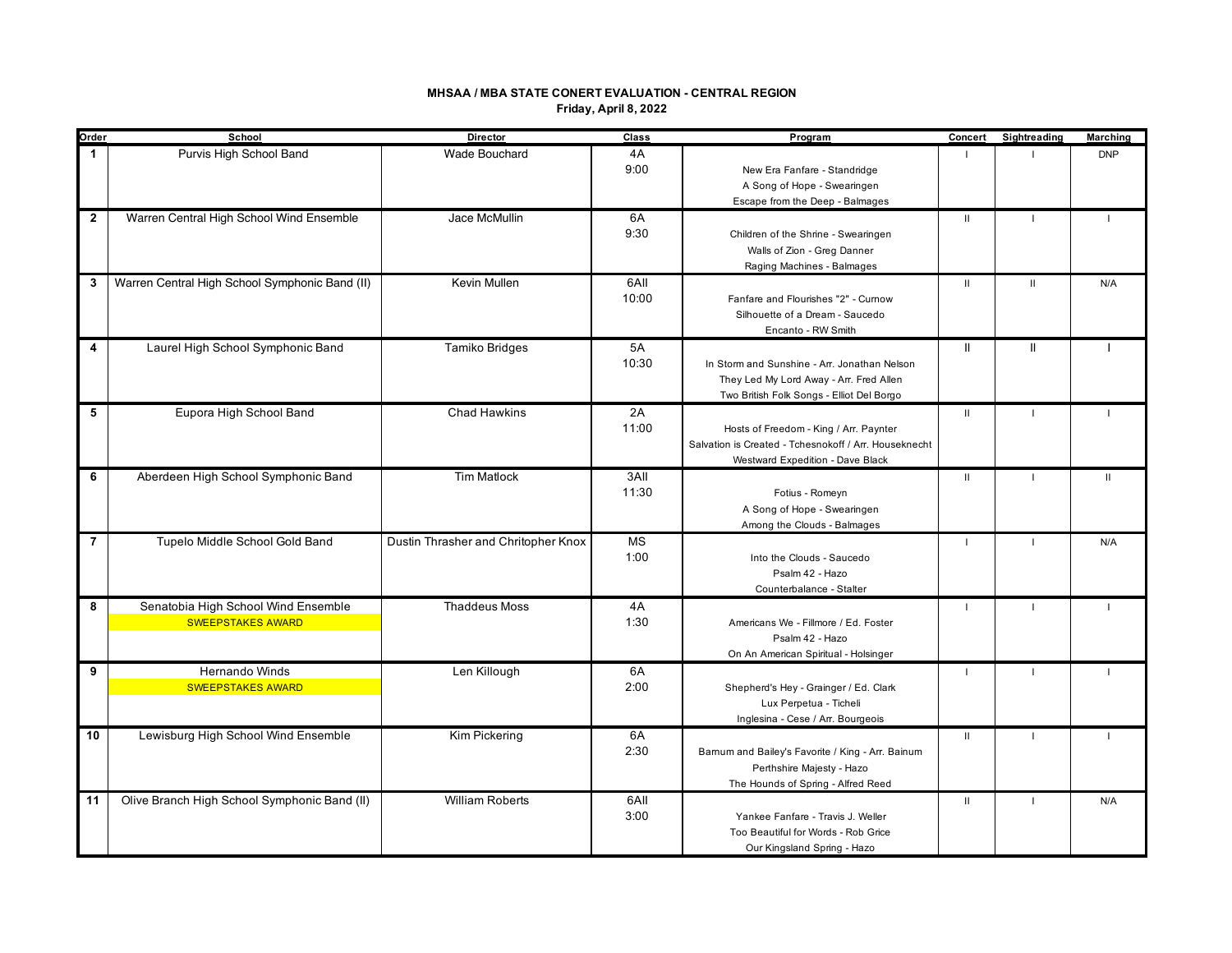### **MHSAA / MBA STATE CONCERT EVALUATION - SOUTH REGION Monday, March 28, 2022**

| Order          | School                                         | Director              | Class | Program                          | Composer                     | Concert         | Sightreading    | <b>Marching</b> |
|----------------|------------------------------------------------|-----------------------|-------|----------------------------------|------------------------------|-----------------|-----------------|-----------------|
| $\mathbf{1}$   | Biloxi High School Symphonic Band              | Chris Morgan          | 6AII  | <b>Our Flirtation</b>            | John Philip Sousa            | $\mathbf{II}$   |                 | <b>NA</b>       |
|                |                                                |                       |       | A Childhood Hymn                 | David Holsinger              |                 |                 |                 |
|                |                                                |                       |       | Prairie Songs                    | Pierre LaPlante              |                 |                 |                 |
|                |                                                |                       |       |                                  |                              |                 |                 |                 |
| $\overline{2}$ | d'Iberville High School Band                   | James Brown           | 6A    | Southern Folk March              | Wes Cameron                  | $\mathbf{L}$    | $\mathbf{H}$    | $\mathbf{H}$    |
|                |                                                |                       |       | The Lark in the Clear Air        | Clifton Taylor               |                 |                 |                 |
|                |                                                |                       |       | Deerpath Dances                  | David Holsinger              |                 |                 |                 |
|                |                                                |                       |       |                                  |                              |                 |                 |                 |
| 3              | Ocean Springs High School Concert Band (III)   | Chancy Parker         | 6AIII | <b>DNP</b>                       | <b>DNP</b>                   | <b>DNP</b>      | <b>DNP</b>      | <b>NA</b>       |
|                |                                                |                       |       |                                  |                              |                 |                 |                 |
|                |                                                |                       |       |                                  |                              |                 |                 |                 |
|                |                                                |                       |       |                                  |                              |                 |                 |                 |
| 4              | Ocean Springs High School Symphonic Winds (II) | <b>Tim Garrett</b>    | 6AII  | Emblem of Unity                  | JJ Richards                  | $\blacksquare$  | $\mathbf{I}$    | <b>NA</b>       |
|                |                                                |                       |       | A Shaker Gift Song               | Frank Tichelli               |                 |                 |                 |
|                |                                                |                       |       | Variations on a Korean Folk Song | John Barnes Chance           |                 |                 |                 |
|                |                                                |                       |       |                                  |                              |                 |                 |                 |
| 5              | Ocean Springs High School Wind Symphony        | Kevin Shira           | 6A    | The Sinfonians                   | <b>Clifton Williams</b>      | $\mathbf{I}$    | L.              | п.              |
|                | <b>SWEEPSTAKES</b>                             |                       |       | Shenandoah                       | Frank Ticheli                |                 |                 |                 |
|                |                                                |                       |       | Canzona                          | Peter Mennin                 |                 |                 |                 |
|                |                                                |                       |       |                                  |                              |                 |                 |                 |
| 6              | Hancock High School Concert Band               | Len Jenkins           | 6AII  | <b>Bunker Hill March</b>         | John Edmondson               | $\mathbf{III}$  | $\mathbf{H}$    | <b>NA</b>       |
|                |                                                |                       |       | Korean Folk Rhapsody             | James Curnow                 |                 |                 |                 |
|                |                                                |                       |       | A Joyful Journey                 | Robert Sheldon               |                 |                 |                 |
|                |                                                |                       |       |                                  |                              |                 |                 |                 |
| $\overline{7}$ | Greene County High School Band                 | Kevin White           | 5A    | <b>DNP</b>                       | <b>DNP</b>                   | <b>DNP</b>      | <b>DNP</b>      | $\mathbf{H}$    |
|                |                                                |                       |       |                                  |                              |                 |                 |                 |
|                |                                                |                       |       |                                  |                              |                 |                 |                 |
|                |                                                |                       |       |                                  |                              |                 |                 |                 |
| 8              | George Co. High School Band                    | Daniel Herndon        | 5A    | <b>Flying Cadets</b>             | James Swearington            | $\mathbf{H}$    | $\mathbf{II}$   |                 |
|                |                                                |                       |       | A Shaker Gift Song               | Frank Ticheli                |                 |                 |                 |
|                |                                                |                       |       | Among The Stars                  | Lisa Galvin                  |                 |                 |                 |
|                |                                                |                       |       |                                  |                              |                 |                 |                 |
| 9              | Pearl River Central High School Band           | <b>Kelcy Becnel</b>   | 5A    | American's We                    | Henry Fillmore/Andrew Balent | <b>COMMENTS</b> | <b>COMMENTS</b> | $\mathbf{H}$    |
|                |                                                |                       |       | <b>Rivers</b>                    | Samuel R. Hazo               |                 |                 |                 |
|                |                                                |                       |       | Among the Clouds                 | <b>Brian Balmages</b>        |                 |                 |                 |
|                |                                                |                       |       |                                  |                              |                 |                 |                 |
| 10             | Hancock High School Symphonic Band             | Benji McLain          | 6A    | American Visions                 | Mark Lortz                   | $\mathbf{H}$    | j.              |                 |
|                |                                                |                       |       | Mountain Thyme                   | Samuel Hazo                  |                 |                 |                 |
|                |                                                |                       |       | Second Suite in F Major          | <b>Gustav Holst</b>          |                 |                 |                 |
|                |                                                |                       |       |                                  |                              |                 |                 |                 |
| 11             | Biloxi High School Wind Ensemble               | <b>Travis Coakley</b> | 6A    | Shepherd's Hey                   | Percy Grainger               | j.              | j.              |                 |
|                | <b>SWEEPSTAKES</b>                             |                       |       | <b>Beyond the Gates</b>          | Julie Giroux                 |                 |                 |                 |
|                |                                                |                       |       | Variations on a Korean Folk Song | John Barnes Chance           |                 |                 |                 |
|                |                                                |                       |       |                                  |                              |                 |                 |                 |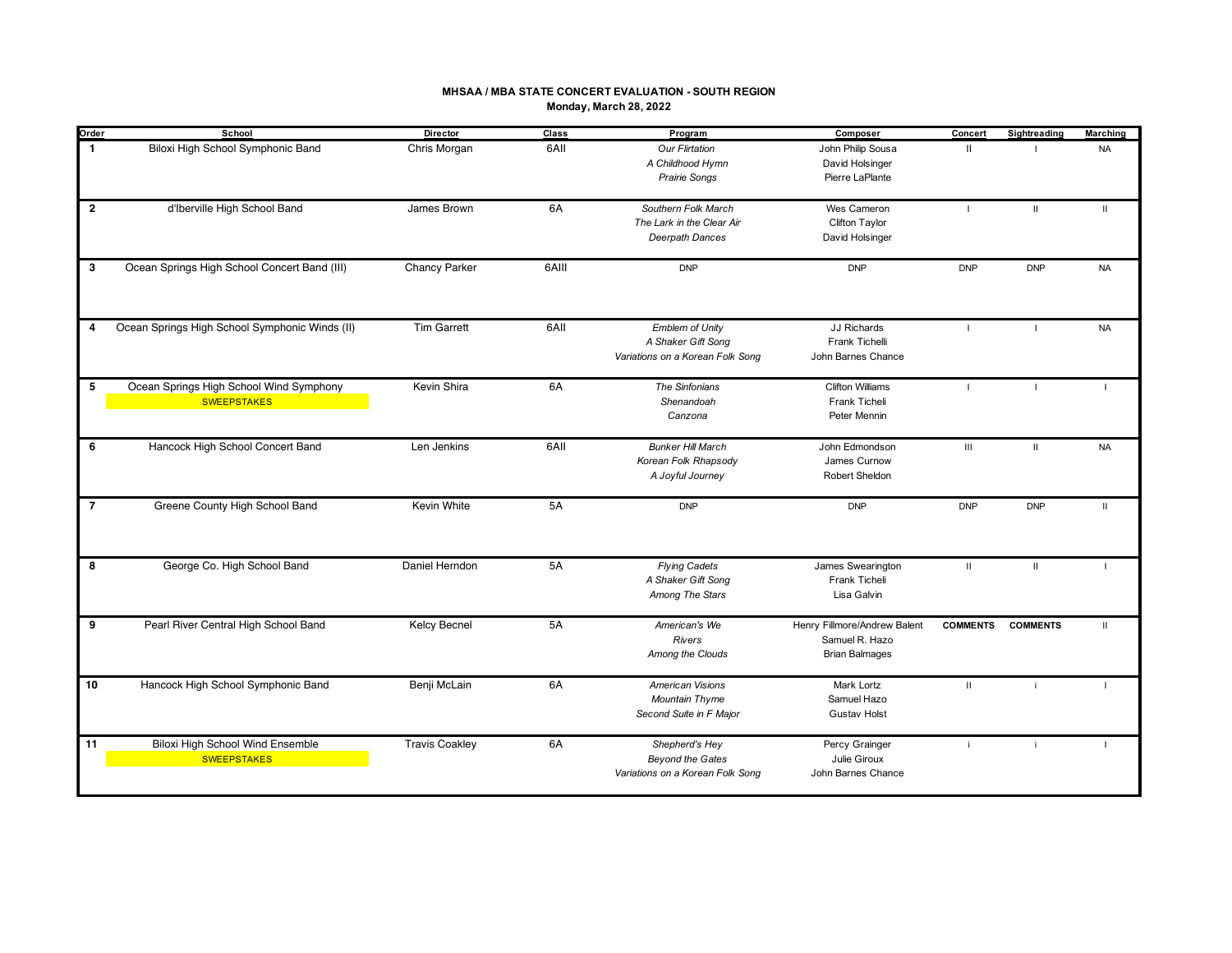### **MHSAA / MBA STATE CONCERT EVALUATION - SOUTH REGION Tuesday, March 29, 2022**

| Order          | School                                    | <b>Director</b>           | Class     | Program                         | Composer                                 |               | <b>Concert Sightreading Marching</b> |              |
|----------------|-------------------------------------------|---------------------------|-----------|---------------------------------|------------------------------------------|---------------|--------------------------------------|--------------|
| $\mathbf{1}$   | Perry Central High School Band            | Kristen Cook              | 3A        | <b>Badge of Honor</b>           | Ken Harris                               | $\mathbf{II}$ | $\mathbf{H}$                         |              |
|                |                                           |                           |           | A Distant Light                 | James Swearingen                         |               |                                      |              |
|                |                                           |                           |           | Rites of Tamburo                | Robert W. Smith                          |               |                                      |              |
|                |                                           |                           |           |                                 |                                          |               |                                      |              |
| $\overline{2}$ | West Jones High School Symphonic Band     | Kody Killens              | 5A        | Silvercrest                     | James Swearingen                         |               |                                      |              |
|                |                                           |                           |           | Emperata Overture               | Claude T. Smith                          |               |                                      |              |
|                |                                           |                           |           | Dances of a Shimmering Spirit   | Robert Sheldon                           |               |                                      |              |
|                |                                           |                           |           |                                 |                                          |               |                                      |              |
| 3              | Seminary High School Band                 | Sean Owens                | 3A        | Courage (March)                 | Harold Bennett Arr. by Larry Clark       | $\mathbf{II}$ |                                      | $\mathbf{H}$ |
|                |                                           |                           |           | English Folk-Song Fantasy       | Frank Erickson                           |               |                                      |              |
|                |                                           |                           |           | <b>Visigoths</b>                | Sean O'Loughlin                          |               |                                      |              |
|                |                                           |                           |           |                                 |                                          |               |                                      |              |
| 4              | Petal Middle School 8th Grade Band        | Ryan Pippin               | <b>MS</b> | <b>Adrenaline Engines</b>       | Randal Standridge                        |               |                                      | <b>NA</b>    |
|                |                                           |                           |           | Song of Hope                    | James Sweargingen                        |               |                                      |              |
|                |                                           |                           |           | <b>Red Giant</b>                | Jorge Vargas                             |               |                                      |              |
|                |                                           |                           |           |                                 |                                          |               |                                      |              |
| 5              | Poplarville High School Concert Band      | Kenneth White             | 4A        | Red                             | Robert W Smith                           |               | $\mathbf{II}$                        |              |
|                |                                           |                           |           | With Quiet Courage              | Larry Daehn                              |               |                                      |              |
|                |                                           |                           |           | <b>Campbell River Sketches</b>  | <b>Mark Williams</b>                     |               |                                      |              |
|                |                                           |                           |           |                                 |                                          |               |                                      |              |
| 6              | Forrest Co. Ag. High School Concert Band  | Lara Pitts & Emily Batley | 4A        | <b>Grand Galop</b>              | Johnnie Vinson                           |               | $\mathbf{II}$                        |              |
|                |                                           |                           |           | Pinnacle                        | Rob Grice                                |               |                                      |              |
|                |                                           |                           |           | Moscow, 1941                    | <b>Brian Balmages</b>                    |               |                                      |              |
|                |                                           |                           |           |                                 |                                          |               |                                      |              |
| $\overline{7}$ | East Central High School Band             | <b>Tim McMillen</b>       | <b>5A</b> | <b>Rough Riders</b>             | Karl L. King/James Swearingen            |               | $\mathbf{II}$                        |              |
|                |                                           |                           |           | <b>Branden's Rainbow</b>        | Andrew Boysen, Jr.                       |               |                                      |              |
|                |                                           |                           |           | Imaginarium                     | Randall Standridge                       |               |                                      |              |
|                |                                           |                           |           |                                 |                                          |               |                                      |              |
| 8              | South Jones High School Concert Band (II) | Brian Joyce/Robert Bush   | 5AII      | <b>Coast Guards March</b>       | James Swearingen                         |               |                                      | <b>NA</b>    |
|                |                                           |                           |           | Psalm 42                        | Samuel Hazo                              |               |                                      |              |
|                |                                           |                           |           | Triumphs                        | Joshua Hinkel                            |               |                                      |              |
|                |                                           |                           |           |                                 |                                          |               |                                      |              |
| 9              | St. Martin High School Band               | Katin Bell                | 6A        | The Fairest of the Fair (March) | J.P. Sousa/Keith Brion & Loras Schissel  |               |                                      |              |
|                |                                           |                           |           | Precious Lord, Take My Hand     | Robert W. Smith                          |               |                                      |              |
|                |                                           |                           |           | American Riversongs             | Pierre LaPlante                          |               |                                      |              |
|                |                                           |                           |           |                                 |                                          |               |                                      |              |
| 10             | South Jones High School Wind Ensemble     | <b>Brian Joyce</b>        | <b>5A</b> | La Inglesina                    | David Delle Cese/ed.by John R. Bourgeois |               |                                      |              |
|                | <b>SWEEPSTAKES</b>                        |                           |           | Elegy for a Young American      | Ronald Lo Presti                         |               |                                      |              |
|                |                                           |                           |           | <b>Flight of the Piasa</b>      | Robert Sheldon                           |               |                                      |              |
|                |                                           |                           |           |                                 |                                          |               |                                      |              |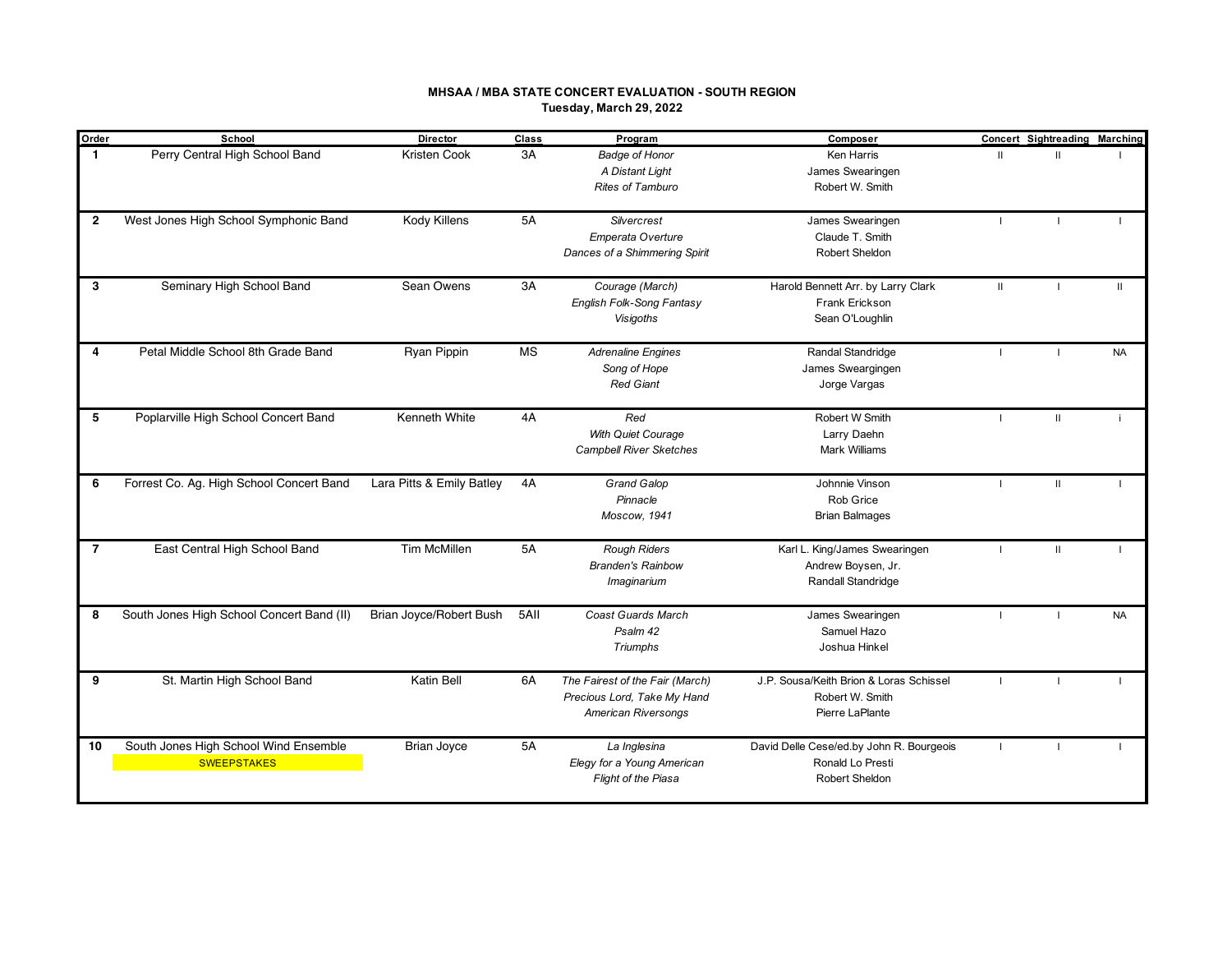### **MHSAA / MBA STATE CONCERT EVALUATION - SOUTH REGION Wednesday, March 30, 2022**

| Order          | School                                    | Director                               | <b>Class</b> | Program                       | Composer                               | Concert        | <b>Sightreading Marching</b> |              |
|----------------|-------------------------------------------|----------------------------------------|--------------|-------------------------------|----------------------------------------|----------------|------------------------------|--------------|
| $\mathbf{1}$   | St. Patrick Catholic School               | Kyle Brookins                          | 2A           | Fanfare Entrada               | Jack Bullock                           |                | <b>COMMENTS COMMENTS</b>     | <b>NA</b>    |
|                |                                           |                                        |              | Celtic Air and Dance          | Michael Sweeny                         |                |                              |              |
|                |                                           |                                        |              | Drive                         | Mark Williams                          |                |                              |              |
| $\overline{2}$ | Gautier Middle School Band                | Louise Smith                           | <b>MS</b>    | <b>Fireburst Fanfare</b>      | Roland Barrett                         | $\blacksquare$ | $\overline{1}$               | <b>NA</b>    |
|                |                                           |                                        |              | Softly Speaks the Night       | <b>Carol Brittin Chambers</b>          |                |                              |              |
|                |                                           |                                        |              | <b>Shaker Variants</b>        | Elliot Del Borgo                       |                |                              |              |
| 3              | Richton High School Band                  | Kevin Sherman                          | 1A           | <b>Midnight Mission</b>       | <b>Brian Balmages</b>                  | $\mathbf{H}$   |                              | III          |
|                |                                           |                                        |              | Midnight Sky                  | <b>Brian Balmages</b>                  |                |                              |              |
|                |                                           |                                        |              | <b>Midnight Madness</b>       | <b>Brian Balmages</b>                  |                |                              |              |
| 4              | South Jones Middle School Band            | Brian Joyce/Jonathan Benson/Sarah Pope | <b>MS</b>    | Epic Venture                  | Tyler S. Grant                         | $\mathbf{H}$   | $\mathbf{II}$                | <b>NA</b>    |
|                |                                           |                                        |              | Midnight Sky                  | <b>Brian Balmages</b>                  |                |                              |              |
|                |                                           |                                        |              | <b>Synchronized Energy</b>    | Greg Fhiaras                           |                |                              |              |
| 5              | Petal High School Wind Ensemble           | <b>Brttany Swindle</b>                 | 6A           | The Stars and Stripes Forever | John Philip Sousa                      |                | $\mathbf{II}$                |              |
|                |                                           |                                        |              | Song for Lyndsay              | Andrew Boysen, Jr.                     |                |                              |              |
|                |                                           |                                        |              | Metroplex                     | Robert Sheldon                         |                |                              |              |
| 6              | Oak Grove High School Symphonic Band (II) | Daniel Johnson & James Crocker         | 6AII         | Above the World               | Rob Grice                              | п.             | $\mathbf{H}$                 | <b>NA</b>    |
|                |                                           |                                        |              | Olde English Hymn             | James Swearingen                       |                |                              |              |
|                |                                           |                                        |              | Counter Balance               | <b>Todd Stalter</b>                    |                |                              |              |
| $\overline{7}$ | Petal High School Symphonic Band (II)     | Don Bell                               | 6AII         | Escapada                      | David Moore                            | $\mathbf{H}$   | $\mathbf{II}$                | <b>NA</b>    |
|                |                                           |                                        |              | <b>Horkstow Grange</b>        | Percy Grainger, arr. by Micheal Sweeny |                |                              |              |
|                |                                           |                                        |              | Encanto                       | Robert W. Smith                        |                |                              |              |
| 8              | Bay High School Band                      | Eric Fry                               | 4A           | Amparito Roca                 | Jamie Texidor/Gary Fagan               | $\blacksquare$ | $\blacksquare$               | $\mathbf{I}$ |
|                | <b>SWEEPSTAKES</b>                        |                                        |              | Deep River                    | James Swearingen                       |                |                              |              |
|                |                                           |                                        |              | <b>American Riversongs</b>    | Pierre La Plante                       |                |                              |              |
| 9              | Laurel High Symphonic Band                | Tameko Bridges                         | <b>5A</b>    | In Storm and Sunshine         | arranged by Jonathan Nelson            | <b>DNP</b>     | <b>DNP</b>                   | $\mathbf{H}$ |
|                |                                           |                                        |              | They Led My Lord Away         | arranged by Fred J. Allen              |                |                              |              |
|                |                                           |                                        |              | Two British Folk Songs        | Elliot Del Borgo                       |                |                              |              |
| 10             | Long Beach High School Concert Band (II)  | Nathan Waycaster                       | 5AII         | Bazaar                        | Randall Standridge                     | $\mathbf{II}$  | $\blacksquare$               | <b>NA</b>    |
|                |                                           |                                        |              | Loch Lomond                   | arr. JaRod Hall                        |                |                              |              |
|                |                                           |                                        |              | Gypsydance                    | David Holsinger                        |                |                              |              |
| 11             | West Marion High School Band              | Mike Garnand                           | 3A           | Soaring                       | Eric Morales                           | <b>DNP</b>     | <b>DNP</b>                   | $\mathbf H$  |
|                |                                           |                                        |              | Slane                         | arr. Douglas Wagner                    |                |                              |              |
|                |                                           |                                        |              | Rites Of Tamburo              | Robert Smith                           |                |                              |              |
| 12             | Long Beach High School Symphonic Band     | Zachary Cannon                         | 5A           | March of the Women Marines    | Louis Saverino                         |                |                              |              |
|                |                                           |                                        |              | Song for Lyndsay              | Andrew Boysen, Jr.                     |                |                              |              |
|                |                                           |                                        |              | Metroplex                     | <b>Robert Sheldon</b>                  |                |                              |              |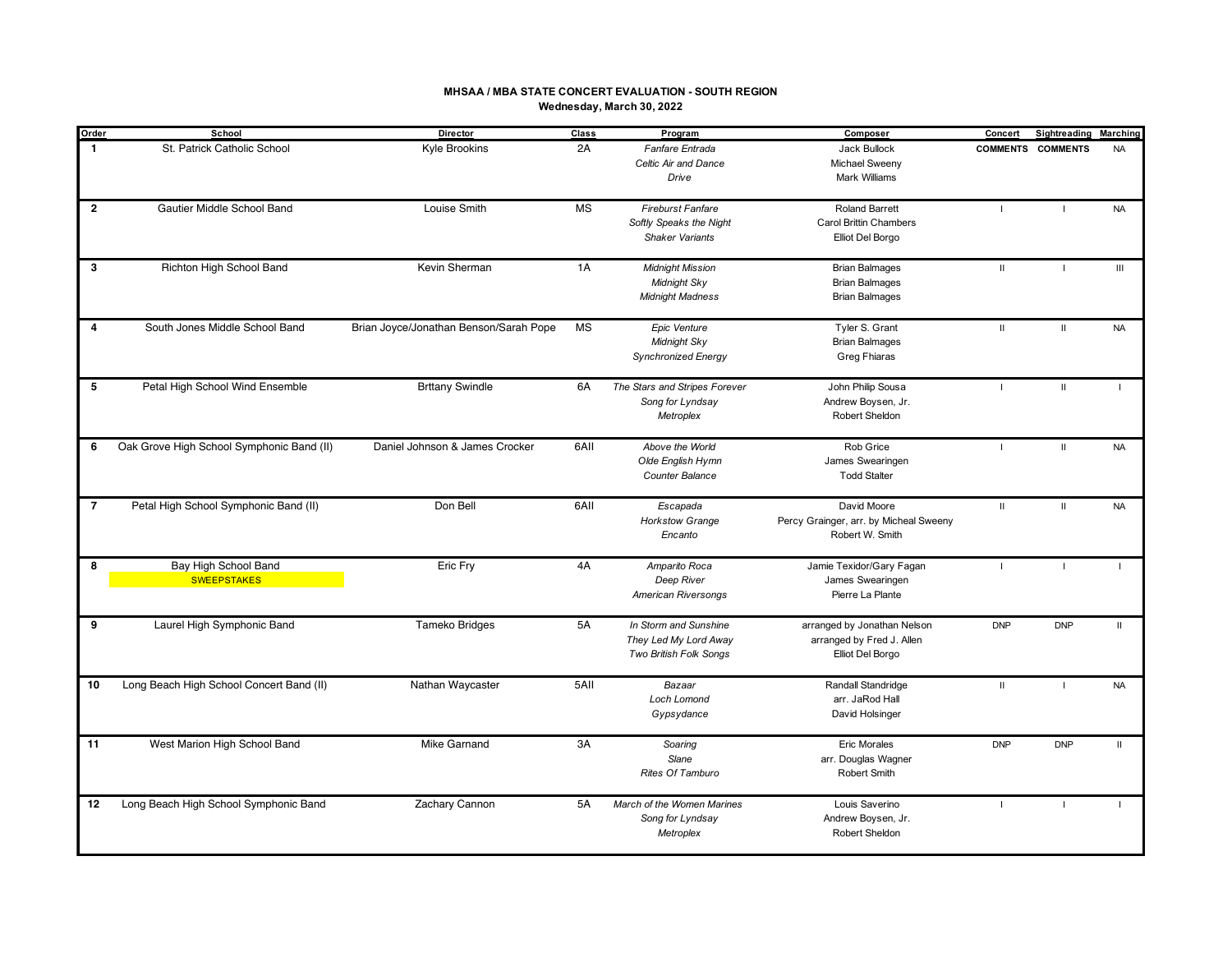#### **MHSAA / MBA STATE CONCERT EVALUATION - SOUTH REGION Thursday, March 31, 2022**

| Order          | School                                                  | Director            | Class | Program                                                                            | Composer                                                                        | Concert        | Sightreading       | <b>Marching</b> |
|----------------|---------------------------------------------------------|---------------------|-------|------------------------------------------------------------------------------------|---------------------------------------------------------------------------------|----------------|--------------------|-----------------|
| $\mathbf{1}$   | Vancleave High School Band                              | Nathan Pepper       | 5A    | The Thunderer<br>Come Thou Fount of Every Blessing<br><b>Fall River Overture</b>   | John Philip Sousa arr. Andrew Balent<br>Randall Standridge<br>Robert Sheldon    | - 11           | $\mathbf{H}$       |                 |
| $\overline{2}$ | Gautier High School Symphonic Band (II)                 | <b>Reed Parker</b>  | 5AII  | <b>DNP</b>                                                                         | <b>DNP</b>                                                                      | <b>DNP</b>     | <b>DNP</b>         | <b>NA</b>       |
| $\mathbf 3$    | Oak Grove High School Wind Ensemble                     | Paul Rousse         | 6A    | <b>Summer Dances</b><br>Deir' In De<br>Hands Across the Sea                        | <b>Brian Balmages</b><br>Warren Barker<br>John Philip Sousa Arr. Brion/Schissel | $\mathbf{H}$   | $\mathop{\rm III}$ | $\mathbf{L}$    |
| 4              | West Harrison High School Wind Ensemble                 | Don Newman          | 5A    | Circus Days<br>Prelude to Act 1 from La Traviata<br>Where Never Lark or Eagle Flew | Karl King arr. Schissel<br>Giuseppe Verdi arr. Falcone<br>James Curnow          | $\mathbf{H}$   | $\blacksquare$     | $\blacksquare$  |
| 5              | Columbia High School Wind Ensemble                      | Leslie Fortenberry  | 4A    | The Melody Shop<br>Redemption<br>Foundry                                           | Karl King/ arr. Andrew Glover<br>Rossano Galante<br>John Mackey                 | $\mathbf{H}$   |                    |                 |
| 6              | Harrison Central High School Wind Ensemble              | <b>Dell Trotter</b> | 6A    | <b>Rolling Thunder</b><br>Where the Waters Meet<br><b>Incantation and Dance</b>    | <b>Henry Fillmore</b><br>Carol Britten<br>John Barnes Chance                    | $\blacksquare$ | III                | $\blacksquare$  |
| $\overline{7}$ | Picayune Memorial High School<br><b>SWEEPSTAKES</b>     | John Cockrell       | 5A    | <b>Red Giant</b><br>Prelude on an American Spiritual<br>Among The Clouds           | Jorge Vargas<br>Carl Strommen<br><b>Brian Balmages</b>                          | $\blacksquare$ | $\mathbf{I}$       | $\blacksquare$  |
| 8              | Stone High School Symphonic Winds<br><b>SWEEPSTAKES</b> | <b>Ida Mitchell</b> | 4A    | Celebration<br>Song for Lindsay<br>The Marriage of Figaro                          | <b>Phillip Parker</b><br>Andrew Boysen<br>Wolfgang Mozart, arr. Earl Slocum     |                |                    |                 |
| 9              | Pass Christian High School Concert Band                 | Alyssa Cocco        | 4A    | Soaring<br><b>Bardic Air and Reel</b><br>Snake Charmer                             | <b>Eric Morales</b><br>Larry Clark<br>Randall Standridge                        | $\mathbf{H}$   | $\mathbf{H}$       | $\mathbf{H}$    |
| 10             | Pascagoula High School Wind Ensemble                    | John Taylor         | 6A    | <b>Pavilion March</b><br>Ave Maria<br><b>Night Dances for Wind Ensemble</b>        | Frank Piersol<br>Franz Schubert / Arranged Frank Ticheli<br><b>Bruce Yurko</b>  | п.             | $\blacksquare$     | $\blacksquare$  |
| 11             | Gautier High School Wind Ensemble<br><b>SWEEPSTAKES</b> | Kristopher Chandler | 5A    | Esprit de Corps<br>Irish Tune from County Derry<br>Italian Rhapsody                | Robert Jager<br>Percy Grainger/ed. Mark Rogers<br>Julie Giroux                  | $\mathbf{I}$   |                    | $\blacksquare$  |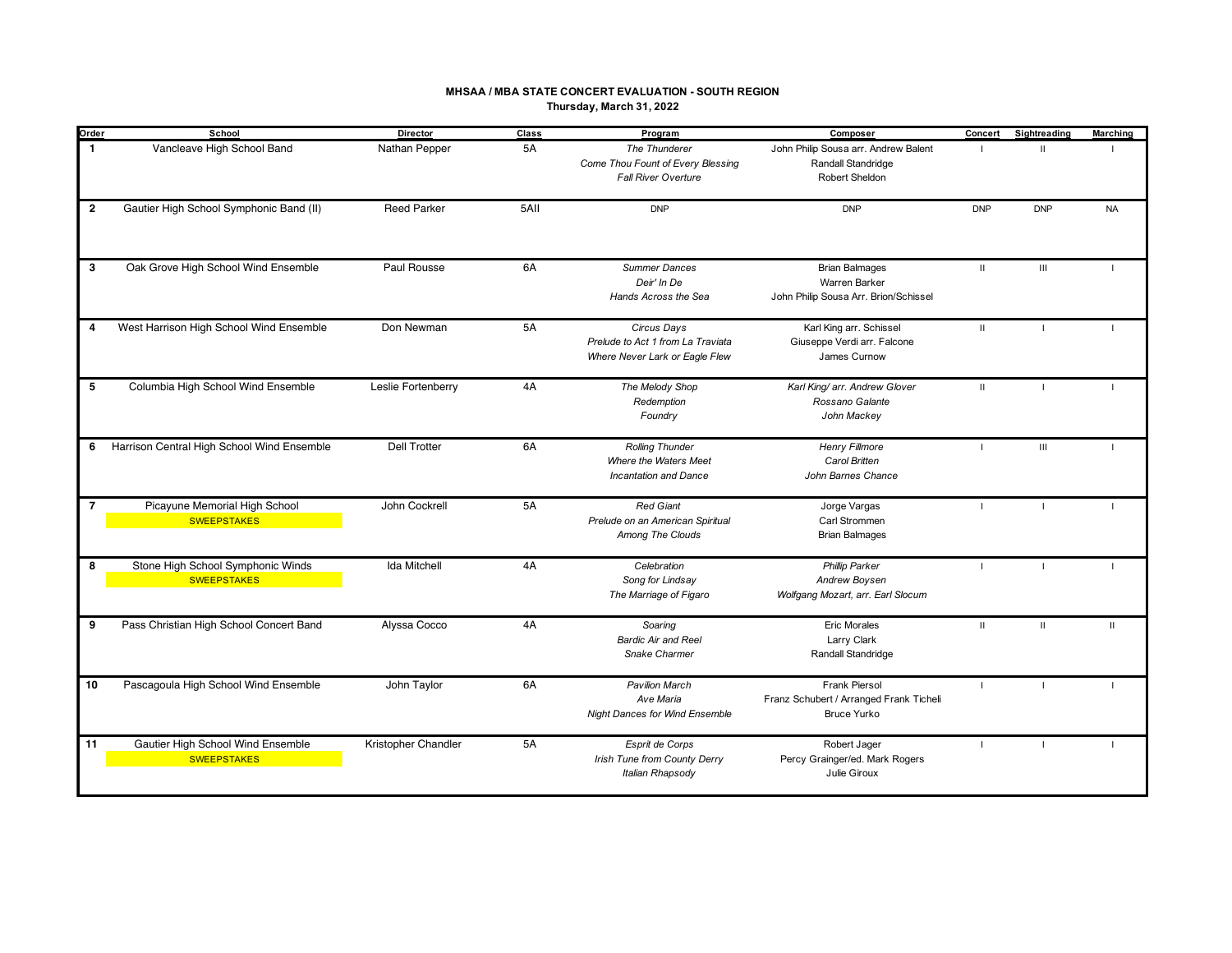|                | MHSAA / MBA STATE CONERT EVALUATION - CENTRAL REGION |                         |                        |                                                                    |              |                |                 |  |  |
|----------------|------------------------------------------------------|-------------------------|------------------------|--------------------------------------------------------------------|--------------|----------------|-----------------|--|--|
|                |                                                      |                         | Monday, March 28, 2022 |                                                                    |              |                |                 |  |  |
|                |                                                      |                         |                        |                                                                    |              |                |                 |  |  |
| Order          | School                                               | <b>Director</b>         | <b>Class</b>           | Program                                                            | Concert      | Sightreading   | <b>Marching</b> |  |  |
| $\mathbf{1}$   | Calhoun City High School Band                        | <b>Taylor Moore</b>     | 2A                     |                                                                    | Ш            | Ш              |                 |  |  |
|                |                                                      |                         |                        | Air & March Purcell/Gordon<br>Yellow Mountains Jadob de Hann       |              |                |                 |  |  |
|                |                                                      |                         |                        | Spitfire - Gilroy                                                  |              |                |                 |  |  |
| $\mathbf{2}$   | Houston High School Band                             | Eric Malone             | 4A                     |                                                                    |              | Ш              | Ш               |  |  |
|                |                                                      |                         |                        | Lexington March - Edmondson                                        |              |                |                 |  |  |
|                |                                                      |                         |                        | Coventry - Tatgenhorst                                             |              |                |                 |  |  |
|                |                                                      |                         |                        | Rites of Tamburo - Smith                                           |              |                |                 |  |  |
| 3              | <b>Hatley High School Band</b>                       | <b>Callie Moore</b>     | 3A                     |                                                                    | Ш            | $\mathbf{III}$ | Ш               |  |  |
|                |                                                      |                         |                        | Free Fall - Shaffer                                                |              |                |                 |  |  |
|                |                                                      |                         |                        | Crossings in Time - Sweeny                                         |              |                |                 |  |  |
|                |                                                      |                         |                        | Chain Reaction - Shaffer                                           |              |                |                 |  |  |
| 4              | Hamilton High School Band                            | <b>Michael Williams</b> | 1A                     |                                                                    | Ш.           | $\mathbf{I}$   | Ш               |  |  |
|                |                                                      |                         |                        | Scorpion! - Saucedo                                                |              |                |                 |  |  |
|                |                                                      |                         |                        | Gentle River - Grice                                               |              |                |                 |  |  |
|                |                                                      |                         |                        | Armory - Standridge                                                |              |                |                 |  |  |
| 5              | Hernando 8th Grade Band                              | Victoria Jones          | $\overline{\text{MS}}$ |                                                                    |              |                |                 |  |  |
|                |                                                      |                         |                        |                                                                    |              |                |                 |  |  |
|                |                                                      |                         |                        |                                                                    |              |                |                 |  |  |
|                |                                                      |                         | 3A                     |                                                                    |              |                |                 |  |  |
| 6              | Nettleton High School Band                           | Josh Funderbug          |                        |                                                                    | $\mathbf{I}$ | $\mathbf{I}$   | Ш               |  |  |
|                |                                                      |                         |                        | Alamo March - King / Swearingen<br>Too Beautiful for Words - Grice |              |                |                 |  |  |
|                |                                                      |                         |                        | A Tallis Prelude - Akey                                            |              |                |                 |  |  |
| $\overline{7}$ | Smithville High School Band                          | George Thompson         | 1A                     |                                                                    | Ш            | $\mathbf{III}$ | Ш               |  |  |
|                |                                                      |                         |                        |                                                                    |              |                |                 |  |  |
|                |                                                      |                         |                        | Advance March - Bennett / Clark                                    |              |                |                 |  |  |
|                |                                                      |                         |                        | An Australian Sea Ballad - Sheldon                                 |              |                |                 |  |  |
|                |                                                      |                         |                        | Images of Ireland - Balmages                                       |              |                |                 |  |  |
| 8              | Bruce High School Band                               | <b>Sam Farris</b>       | 2A                     |                                                                    |              |                |                 |  |  |
|                |                                                      |                         |                        |                                                                    |              |                |                 |  |  |
|                |                                                      |                         |                        |                                                                    |              |                |                 |  |  |
|                |                                                      |                         |                        |                                                                    |              |                |                 |  |  |
| 9              | Baldwyn High School Band                             | <b>Marshall Dear</b>    | 2A                     |                                                                    | Ш.           | $\mathbf{H}$   | Ш               |  |  |
|                |                                                      |                         |                        | Thunder & Fury - Shaffer                                           |              |                |                 |  |  |
|                |                                                      |                         |                        | Spring - Standridge                                                |              |                |                 |  |  |
|                |                                                      |                         |                        | Crusade - Gassi                                                    |              |                |                 |  |  |
| 10             | East Webster High School Band                        | <b>Jesse Yates</b>      | 2A                     |                                                                    |              |                |                 |  |  |
|                |                                                      |                         |                        |                                                                    |              |                |                 |  |  |
|                |                                                      |                         |                        |                                                                    |              |                |                 |  |  |
|                |                                                      |                         |                        |                                                                    |              |                |                 |  |  |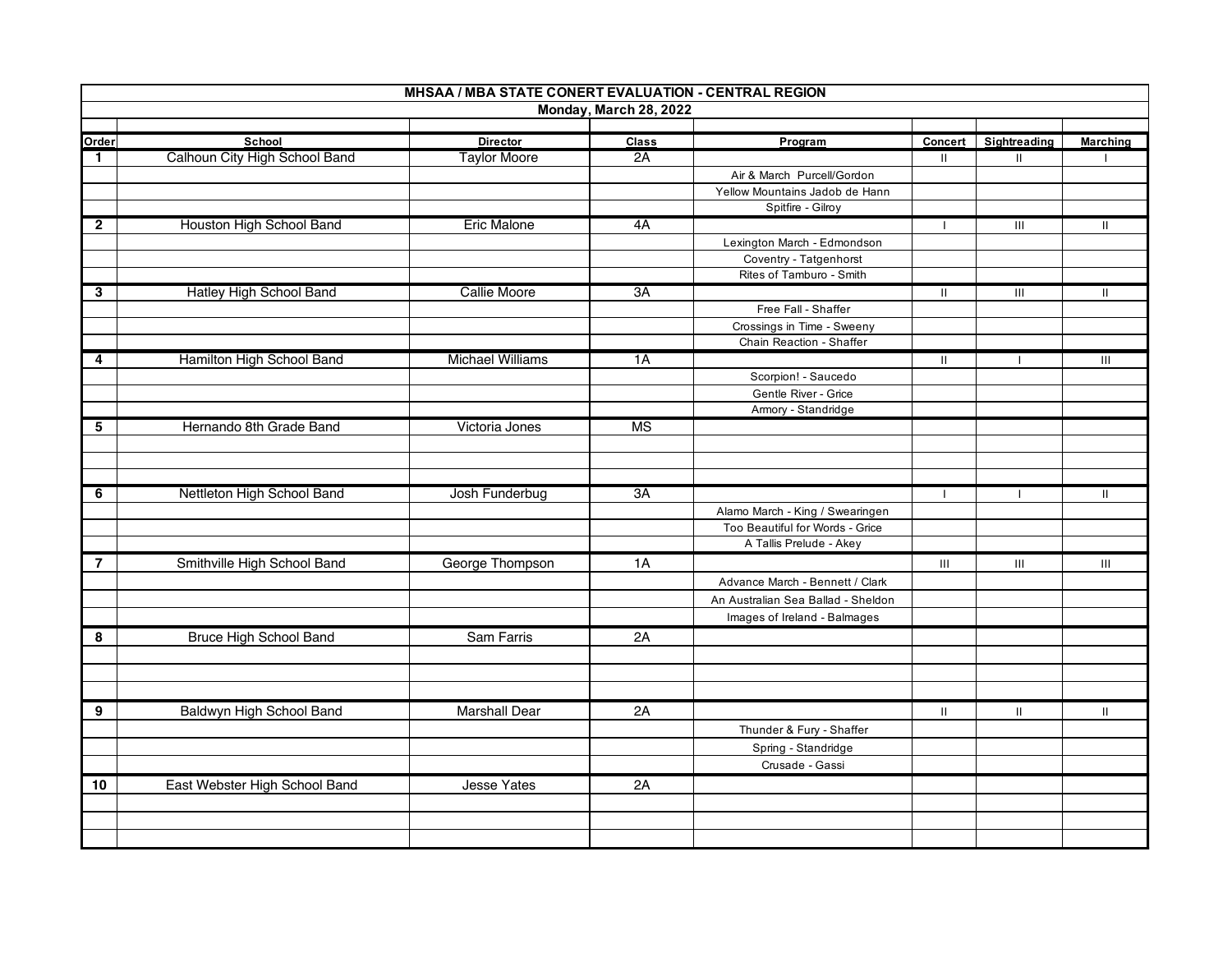| 11 | Starkville High School Symphonic Winds (II) | Kyle Hickey            | 6AII |                                            |              |              | N/A |
|----|---------------------------------------------|------------------------|------|--------------------------------------------|--------------|--------------|-----|
|    |                                             |                        |      | Into the Clouds! - Saucedo                 |              |              |     |
|    |                                             |                        |      | Korean Folk Rhapsody - Curnow              |              |              |     |
|    |                                             |                        |      | Be Thou My Vision - Clark                  |              |              |     |
| 12 | Kossuth High School Band                    | <b>Brandon Harvell</b> | 3A   |                                            |              |              |     |
|    |                                             |                        |      | Fanfare 1127 - Roszell                     |              |              |     |
|    |                                             |                        |      | Hymn for Band - Stuaart                    |              |              |     |
|    |                                             |                        |      | Escape From the Deep - Balmages            |              |              |     |
| 13 | Amory High School Band                      | Jeff Colburn           | 3A   |                                            | $\mathbf{H}$ |              |     |
|    |                                             |                        |      | Military Escort - Bennett / Fennell        |              |              |     |
|    |                                             |                        |      | Contemplation - Lucas                      |              |              |     |
|    |                                             |                        |      | Overture for Winds - Carteer               |              |              |     |
| 14 | Booneville High School Band                 | Josh Forsythe          | 3A   |                                            |              |              |     |
|    | <b>SWEEPSTAKES AWARD</b>                    |                        |      | Into the Clouds! - Saucedo                 |              |              |     |
|    |                                             |                        |      | They Led My Lord Away - Gordon / Allen     |              |              |     |
|    |                                             |                        |      | Arabesque - Hazo                           |              |              |     |
| 15 | Mantachie High School Band                  | Austin Jones           | 3A   |                                            | $\mathbf{H}$ | $\mathbf{H}$ |     |
|    |                                             |                        |      | Rolling Thunder - Fillmore / Fennell       |              |              |     |
|    |                                             |                        |      | On a Hymnsong of Phillip Bliss - Holsinger |              |              |     |
|    |                                             |                        |      | All Glory Told - Swearingon                |              |              |     |
| 16 | New Albany High School Band                 | David Hopple           | 4A   |                                            |              |              |     |
|    |                                             |                        |      | Coast Guards March - Swearingen            |              |              |     |
|    |                                             |                        |      | Encanto - Smith                            |              |              |     |
|    |                                             |                        |      | The Quest for Victory - Lortz              |              |              |     |
| 17 | Oxford High School Symphonic Band           | Aaron Bailey           | 6A   |                                            |              |              |     |
|    | <b>SWEEPSTAKES AWARD</b>                    |                        |      | A Festival Prelude - Reed                  |              |              |     |
|    |                                             |                        |      | Fantasy on a Japanese Folk Song - Hazo     |              |              |     |
|    |                                             |                        |      | Adventure Tale of Professor Alex - Shimizu |              |              |     |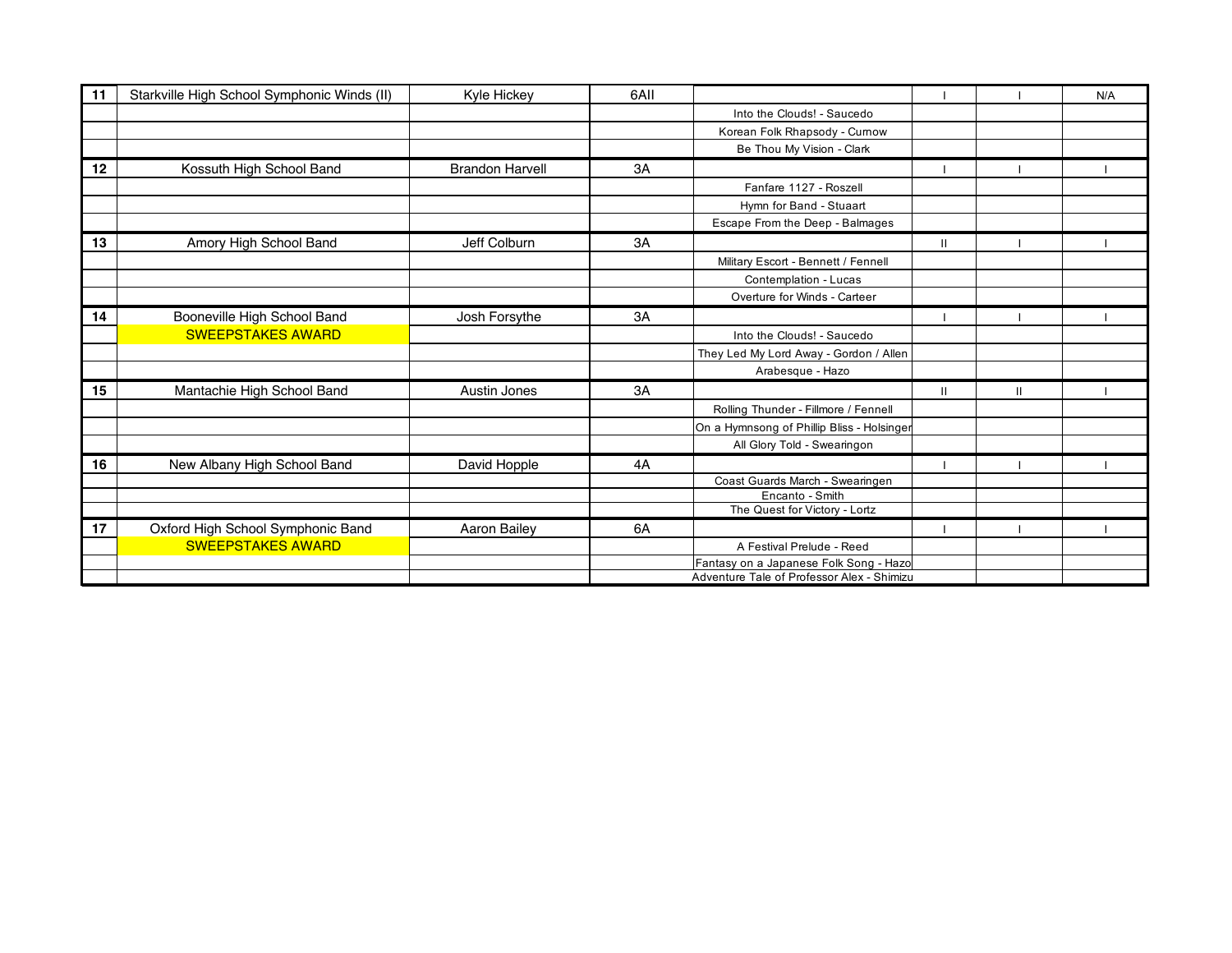# **MHSAA / MBA STATE CONERT EVALUATION - CENTRAL REGION Tuesday, March 29, 2022**

| Order          | School                                                                    | <b>Director</b>        | <b>Class</b> | Program                                                                                                                        | <b>Concert</b>           | Sightreading | <b>Marching</b> |
|----------------|---------------------------------------------------------------------------|------------------------|--------------|--------------------------------------------------------------------------------------------------------------------------------|--------------------------|--------------|-----------------|
| 1.             | Strayhorn High School Band                                                | <b>Buster Harris</b>   | 2A           | Falcon Fanfare - Balmages<br>A Song of Hope - Swearingen<br>Flight of Valor - Sweaaringen                                      | $\mathbf{H}$             | $\mathbf{H}$ | $\mathbf{H}$    |
| $\overline{2}$ | Independence High School Band                                             | Jason Bixler           | 3A           | March Diabolique - Balmages<br>A Shaker Gift Song - Tichelli<br>Beyond the Riverbend - Sheldon                                 | J.                       | -1           |                 |
| 3              | Itawamba Agricultural High School Band                                    | Richie Watson          | 4A           | Scramble - Stalter<br>Song for Lyndsay - Boysen<br>Havendance - Holsinger                                                      | J.                       | $\mathbf{I}$ | $\mathbf{H}$    |
| 4              | North Pontotoc High School Band<br><b>SWEEPSTAKES</b>                     | Cody Roberts           | 4A           | Fireball - Beck<br>Endless Rainbows - Balmages<br>Songs of Old Kentucky - Karrick                                              | $\overline{\phantom{a}}$ | $\mathbf{I}$ |                 |
| 5              | Grenada High School Band<br><b>SWEEPSTAKES</b>                            | Joe Presley            | 6A           | The Klaxon - Fillmore / Foster<br>On A Hymnsong of Phillip Bliss- Holsinger<br>River of Life - Reineke                         | $\overline{\phantom{a}}$ | $\mathbf{I}$ |                 |
| 6              | Lafayette High School Band<br><b>SWEEPSTAKES</b>                          | Kelly Duncan           | 5A           | Relentless - Standridge<br>Ammerland - de Hann<br>Sedona - Reineke                                                             | $\overline{\phantom{a}}$ | $\mathbf{I}$ |                 |
| 7              | Starkville High School Wind Ensemble                                      | Shawn Sullivan         | 6A           | Beyond The Gates - Giroux<br>Salvation is Created - Tschesknoff / Reed<br>Alleluiaa Ladamaus Te - Reed                         | $\mathbf{I}$             | $\mathbf{I}$ | $\mathbf{H}$    |
| 8              | South Panola High School Concert Band (II) kurt Hickey and Courtney Wells |                        | 6AII         | Military Escort - Bennett / Swearingen<br>Ye Banks and Braes O' Bonnie Doon - Grainger<br>Invocation & African Dance - Conaway | Ш                        |              | N/A             |
| 9              | Caledonia High School Band                                                | <b>Shelby Wilbanks</b> | 4A           | To the Stars! - Poor<br>The Wishing Well - Galante<br>River of Life - Reineke                                                  | Ш                        | $\mathbf{I}$ | $\mathbf{H}$    |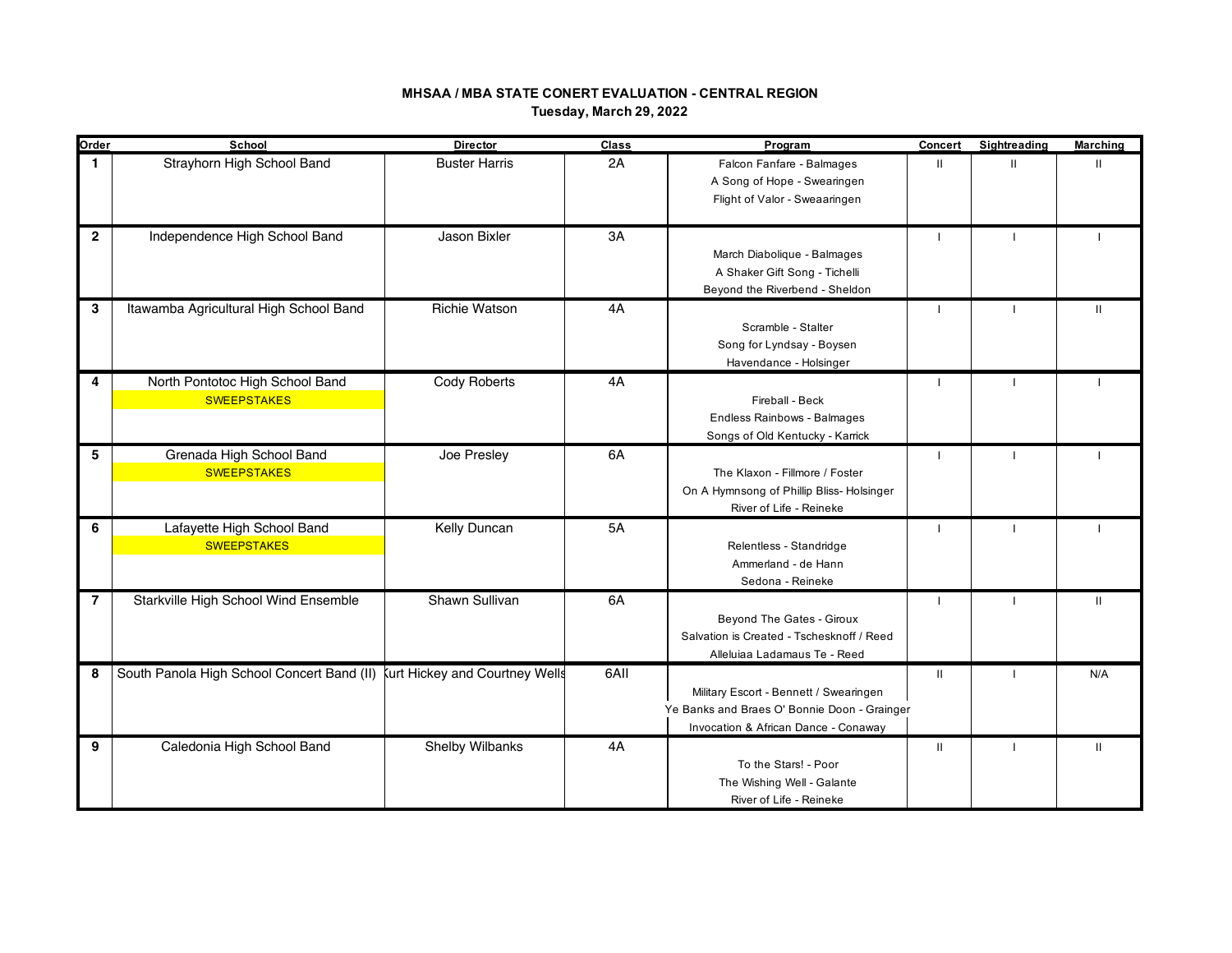| 10 | Water Valley High School Band           | Wes Brown              | 3A |                                        |            | $\mathbf{H}$ | $\mathbf{H}$ |
|----|-----------------------------------------|------------------------|----|----------------------------------------|------------|--------------|--------------|
|    |                                         |                        |    | Journey To the Stars - Swearingen      |            |              |              |
|    |                                         |                        |    | Aztec Sunbrise - Edmondson             |            |              |              |
|    |                                         |                        |    | Incantation and Ritual - Balmages      |            |              |              |
| 11 | Alcorn Central High School Band         | <b>Betty Patterson</b> | 3A |                                        | Ш          |              | Ш            |
|    |                                         |                        |    | Swashbucklers march - Williams         |            |              |              |
|    |                                         |                        |    | A Song of Hope - Swearingen            |            |              |              |
|    |                                         |                        |    | Fire Dance - Shaffer                   |            |              |              |
| 12 | Shannon High School Band                | <b>Fred Hadley</b>     | 4A |                                        | <b>DNA</b> | <b>DNA</b>   |              |
|    |                                         |                        |    |                                        |            |              |              |
|    |                                         |                        |    |                                        |            |              |              |
|    |                                         |                        |    |                                        |            |              |              |
| 13 | Saltillo High School Band               | Robin Hill             | 5A |                                        |            |              |              |
|    | <b>SWEEPSTAKES</b>                      |                        |    | Rolling Thunder - Fillmore / Fennell   |            |              |              |
|    |                                         |                        |    | Danzon No. 2 - Marquez / Nickel        |            |              |              |
|    |                                         |                        |    | Nimrod - Elgar / Reed                  |            |              |              |
| 14 | South Panola High School Symphonic Band | <b>Richard Shirey</b>  | 6A |                                        |            | $\mathbf{H}$ |              |
|    |                                         |                        |    | La Pe'ri Fanfare - Dukas / Longfield   |            |              |              |
|    |                                         |                        |    | Diamond Tide / Cuong                   |            |              |              |
|    |                                         |                        |    | Sun Dance - Tichelli                   |            |              |              |
| 15 | Desoto Central Symphonic Winds          | Dennis Cox             | 6A |                                        |            |              |              |
|    | <b>SWEEPSTAKES</b>                      |                        |    | Along An English Countryside - Saucedo |            |              |              |
|    |                                         |                        |    | Elegy For A Young American - Lo Presti |            |              |              |
|    |                                         |                        |    | Prelude, Sciliano and Rondo - Arnold   |            |              |              |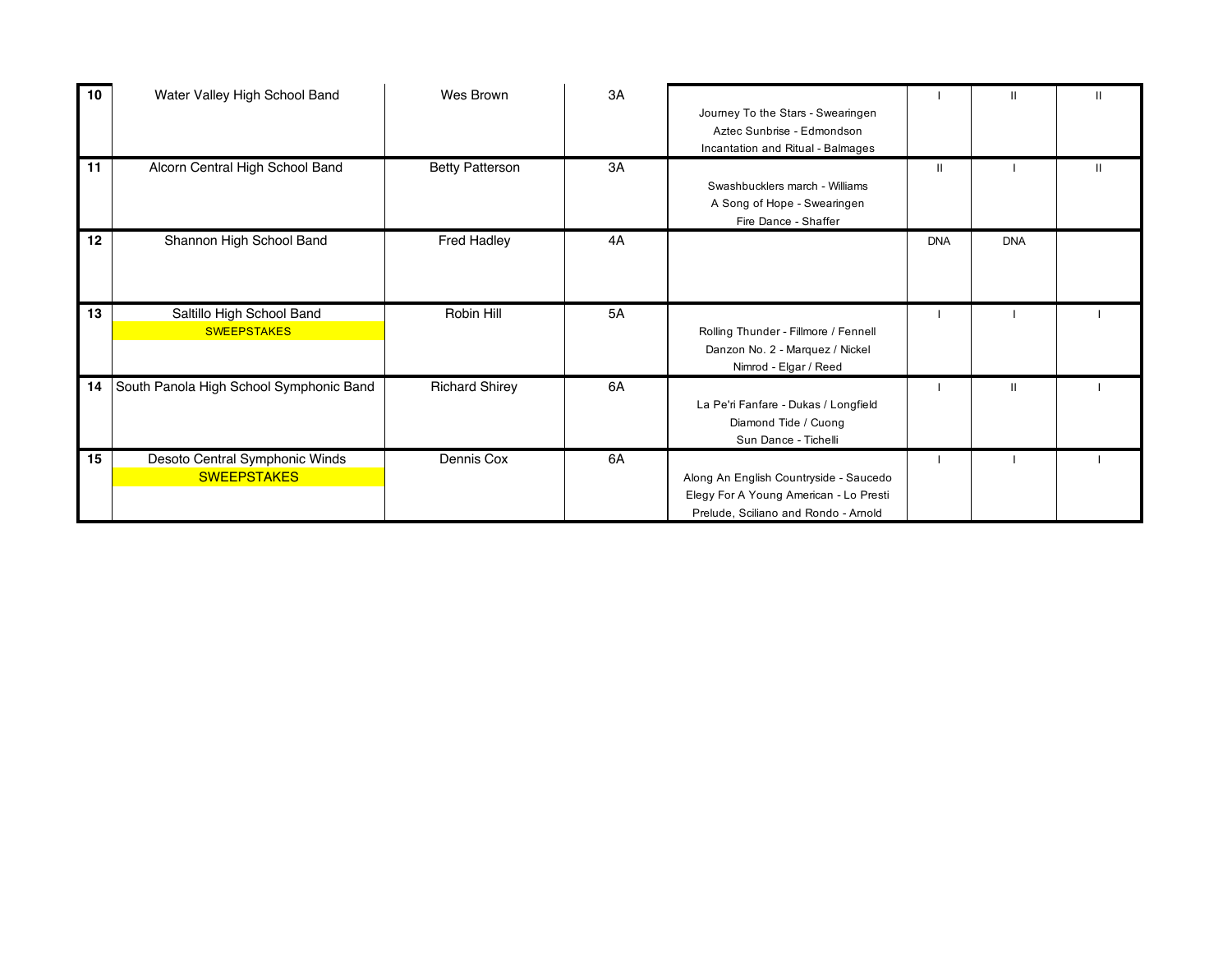## **MHSAA / MBA STATE CONERT EVALUATION - CENTRAL REGION Wednesday, March 30, 2022**

| Order          | School                                                          | <b>Director</b>     | Class | Program                                                                                                                     | Concert | Sightreading | Marching |
|----------------|-----------------------------------------------------------------|---------------------|-------|-----------------------------------------------------------------------------------------------------------------------------|---------|--------------|----------|
| $\overline{2}$ | Pontotoc High School Symphonic Band<br><b>SWEEPSTAKES AWARD</b> | Sarah Todd          | 4A    | Galop - Shostakovich / Hunsberger<br>Down Longford Way - Grainger / Osmon<br>Light Calvary Overture - von Suppe' / Fillmore |         |              |          |
| 4              | Mooreville High School Band                                     | <b>Walt Namie</b>   | 4A    | Mighty Mite - Mesand / O'Laughlin<br>They Led the Lord Away - Gordon / Allen<br>Flight of Valor - Swearingen                |         | Ш            |          |
| 5              | Pontotoc High School Concert Band (II)                          | Bre'Lyn Hamblin     | 4AII  | Into the Clouds - Saucedo<br>A Distant Light - Swearingen<br>Two British Folk Songs - Del Borgo                             |         |              | N/A      |
| 7              | Corinth High School Symphonic Band                              | <b>Ben Ratcliff</b> | 4A    | Rough Riders - King / Swearingen<br>Earth Song - Tichelli<br>Prarie Dances - Holsinger                                      |         |              |          |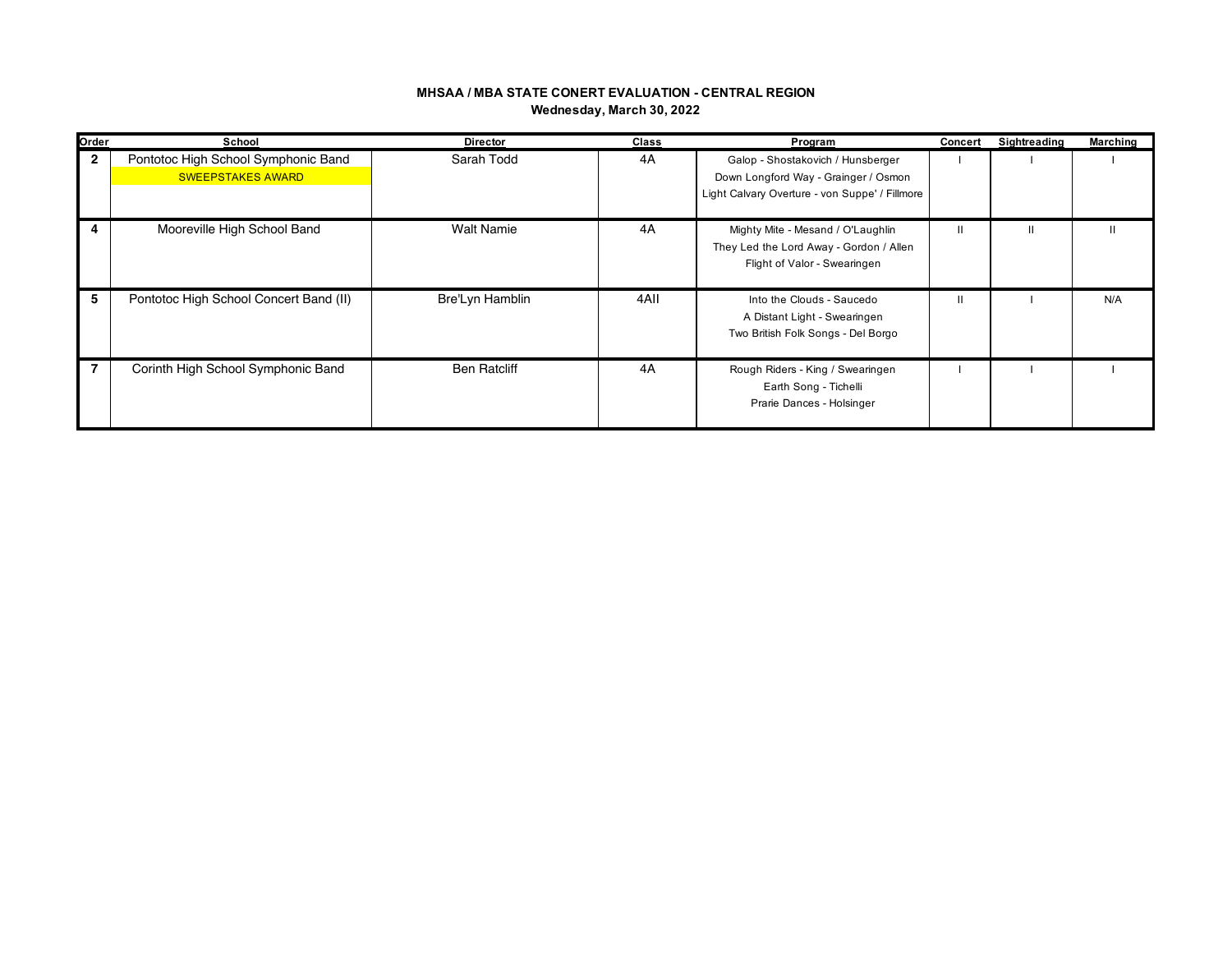# **MHSAA / MBA STATE CONERT EVALUATION - CENTRAL REGION Thursday, March 31, 2022**

| Order          | School                                    | <b>Director</b>     | Class | Program                                                                                                   | Concert        | Sightreading   | Marching      |
|----------------|-------------------------------------------|---------------------|-------|-----------------------------------------------------------------------------------------------------------|----------------|----------------|---------------|
| $\mathbf{1}$   | South Pontotoc High School Band           | <b>Barrett Gray</b> | 4A    | Big & Blue - Todd<br>O Magnum Mysterium - Lauridsen / Reynolds<br>Flashing Winds - Van der Roost          | $\mathbf{H}$   | $\mathbf{III}$ |               |
| $\overline{2}$ | Tupelo High School Wind Symphony          | <b>Cliff Moore</b>  | 6A    | The Corcoran Cadets - Sousa<br>Rippling Water Colors - Balmages<br>Sun Dance - Tichelli                   |                | $\mathbf{H}$   |               |
| 3              | Lewisburg High School Symphonic Band (II) | Nelson Coile        | 6AII  | <b>Critical Mass - Stalter</b><br>Down By the Salley Gardens - Sweeny<br>River Trail Expedition - Sheldon | $\mathbf{I}$   |                | N/A           |
| 4              | Byhalia High School Concert Band          | Andrew Bernard      | 3A    | Espani Cani - Story<br>The Red Baron - Morales<br>Abracadabra - Tichelli                                  | Comments       | Comments       | N/A           |
| 5              | Center Hill High School Band              | <b>Jared Ross</b>   | 6A    | Avenger March - King<br>In The Shining of the Stars - Sheldon<br>Encanto - Smith                          | $\mathbf{II}$  | $\mathbf{II}$  | $\mathbf{H}$  |
| 6              | Horn Lake High School Band                | Shelby King         | 6A    | The Thunderer - Sousa / Schissel<br>Irish Tune from County Derry - Grainger<br>Joy Revisited - Tichelli   | $\mathbf{I}$   | $\mathbf{H}$   | -1            |
| $\overline{7}$ | Ripley High School Symphonic Band (II)    | Kayla Herron        | 4AII  | Above the World - Grice<br>In This Quiet Place - Sheldon<br>Fire Dance - Shaffer                          | Ш.             | $\mathbf{I}$   | N/A           |
| 8              | Columbus High School Symphonic Band       | LaTerence Varnado   | 5A    | March of the Pandas - Clark<br>In the Shining of the Stars - Sheldon<br>Metrodance - Standridge           | Ш.             | $\mathbf{I}$   | $\mathbf{II}$ |
| 9              | New Hope High School Symphonic Band       | Erica Shirley       | 5A    | Picador March - Sousa / Shaffer<br>Nostalgia - Galante<br>Exaltation - Swearingen                         | $\overline{1}$ |                |               |